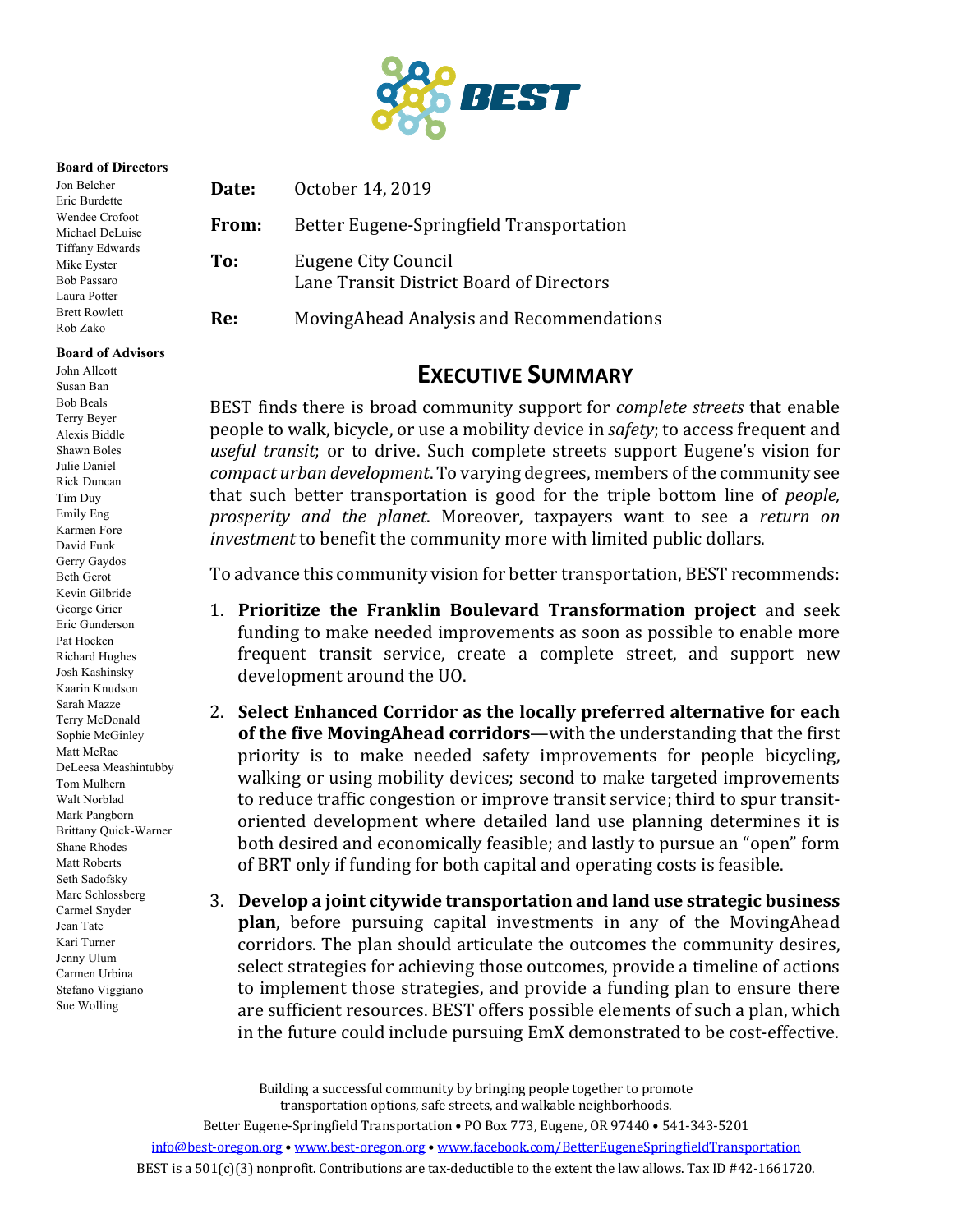# **INTRODUCTION**

Thank you for the opportunity to provide you with our MovingAhead analysis and recommendations.

Better Eugene-Springfield Transportation (BEST) appreciates the extensive and careful work the project management team has done to identify investment opportunities, cull these down to just the five most promising corridors, and prepare an *Alternatives Analysis Report* to objectively identify the costs and benefits of different options.<sup>1</sup>

BEST is a privately funded local  $501(c)(3)$  nonprofit. In 2012, BEST came together as a broad group of community leaders to support the Eugene City Council in approving the West Eugene EmX project. Today, BEST is building a successful community by bringing people together to promote transportation options, safe streets and walkable neighborhoods.

To develop these recommendations, over the last five years BEST attended public meetings, met with MovingAhead staff,<sup>2</sup> and conducted our own analysis. Specifically, these recommendations represent the consensus of the BEST Board of Directors (see masthead), with advice from our partner organizations, informed by public input via our recent series of focus groups and our prior community conversations. BEST offers you these recommendations as our best sense of sound public policy in the community interest.

The remainder of this memo begins with our overall analysis, reviews each of the corridors in detail, and then offers our recommendations. In Appendix A, we trace the evolution over the past two decades of a shared community vision for better transportation:

| <b>APPENDIX A: A SHARED VISION FOR BETTER TRANSPORTATION13</b> |  |
|----------------------------------------------------------------|--|
|                                                                |  |
|                                                                |  |

<sup>&</sup>lt;sup>1</sup> *Alternatives Analysis Report*, MovingAhead, September 2018,

http://www.movingahead.org/alternatives-analysis-report/.

 $2$  BEST met with staff to learn about MovingAhead. See "Feedback on MovingAhead," BEST, May 13, 2019, http://www.best-oregon.org/wp/wp-content/uploads/2019/10/BEST-LTD-MovingAhead-2019-05-13.pdf.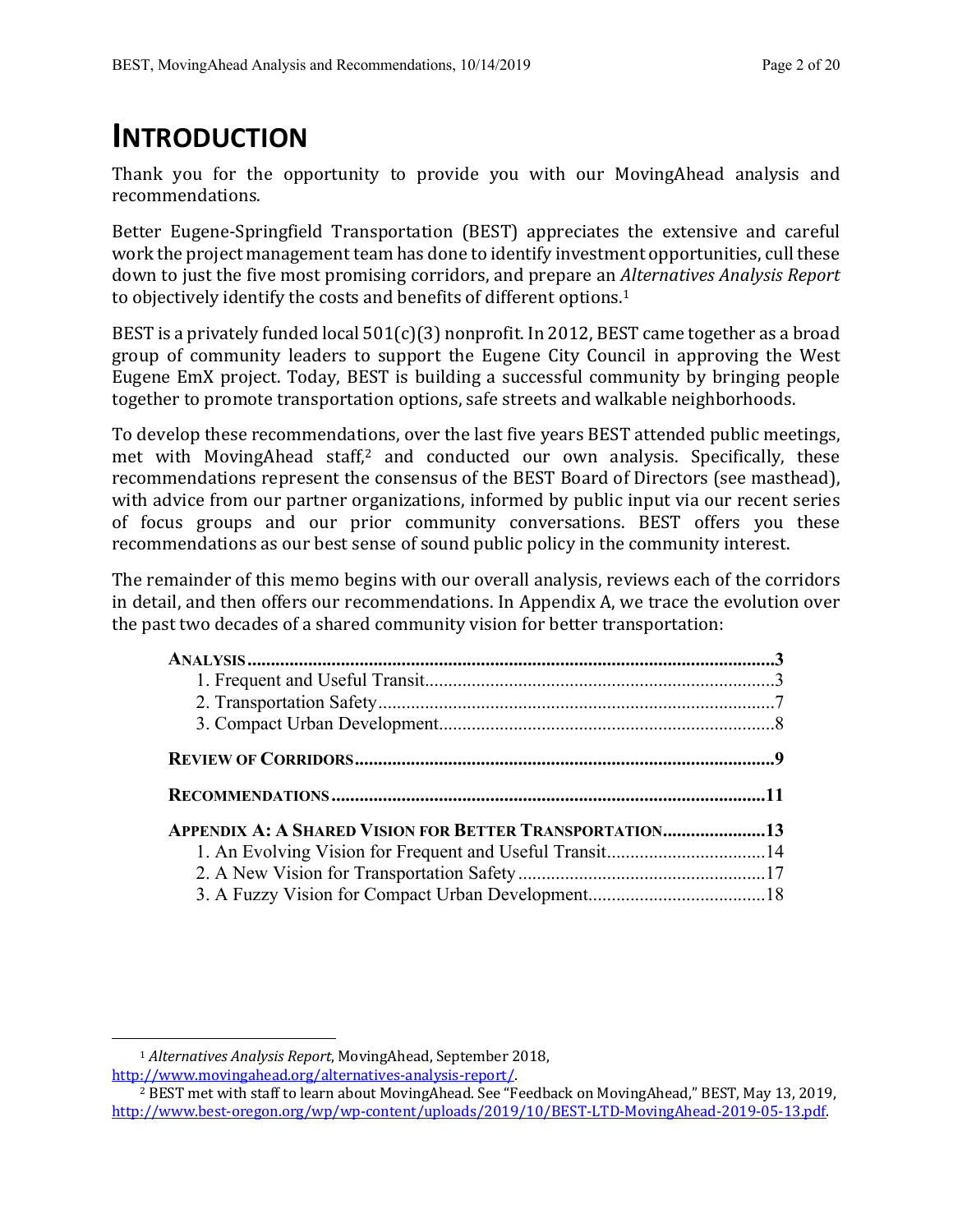# **ANALYSIS**

As detailed in Appendix A below, there is broad community support for *complete streets* that enable people to walk, bicycle, or use a mobility device in *safety*; to access frequent and *useful transit*; or to drive. Such complete streets support Eugene's vision for *compact urban development*. To varying degrees, members of the community see that such better transportation is good for the triple bottom line of *people, prosperity and the planet*.

Moreover, taxpayers want to see a *return on investment* to benefit the community more with limited public dollars. $3, 4$ 

But if it is clear what the community wants, which MovingAhead investments best advance these public interests?

To arrive at an answer, BEST looks at three key aspects of this shared vision: 1) frequent and useful transit, 2) transportation safety, and 3) compact urban development.

# **1. Frequent and Useful Transit**

Below we examine reasons to invest in infrastructure to provide frequent and useful transit:

- Building out the BRT system
- Increasing transit ridership
- Reducing transit travel times
- Reducing transit operating cost
- Tapping into federal funding
- Flexible implementation

# *Building out the BRT system*

As detailed in Appendix A, in 2001 with *TransPlan* the community embraced a vision for 61 miles of bus rapid transit (BRT) linking nodal development areas and served by feeder buses.

A primary aim of MovingAhead is to "develop a capital investment program" in order to build out "the region's vision for BRT."

But over the past two decades, the region's vision for transit has evolved from one focused on BRT infrastructure to one focused on useful service. LTD's *Long-Range Transit Plan* adopted in 2014 and Eugene's 2035 Transportation System Plan adopted in 2017 do not necessarily call for a BRT system but rather for a Frequent Transit Network (FTN).

Today the community is on the verge of substantially realizing the vision for a FTN—using existing infrastructure. Set to be implemented as early as Fall 2020, the *Transit Tomorrow* 

<sup>&</sup>lt;sup>3</sup> Before his untimely passing, Eugene Area Chamber of Commerce president Dave Hauser at an EmX Steering Committee meeting asked about the *return on investment* of MovingAhead alternatives.

<sup>&</sup>lt;sup>4</sup> See also "If You're Planning to Invest in Infrastructure, You Need to Understand These 3 Concepts," Strong Towns, March 25, 2013, https://www.strongtowns.org/journal/2013/3/25/three-core-understandings.html.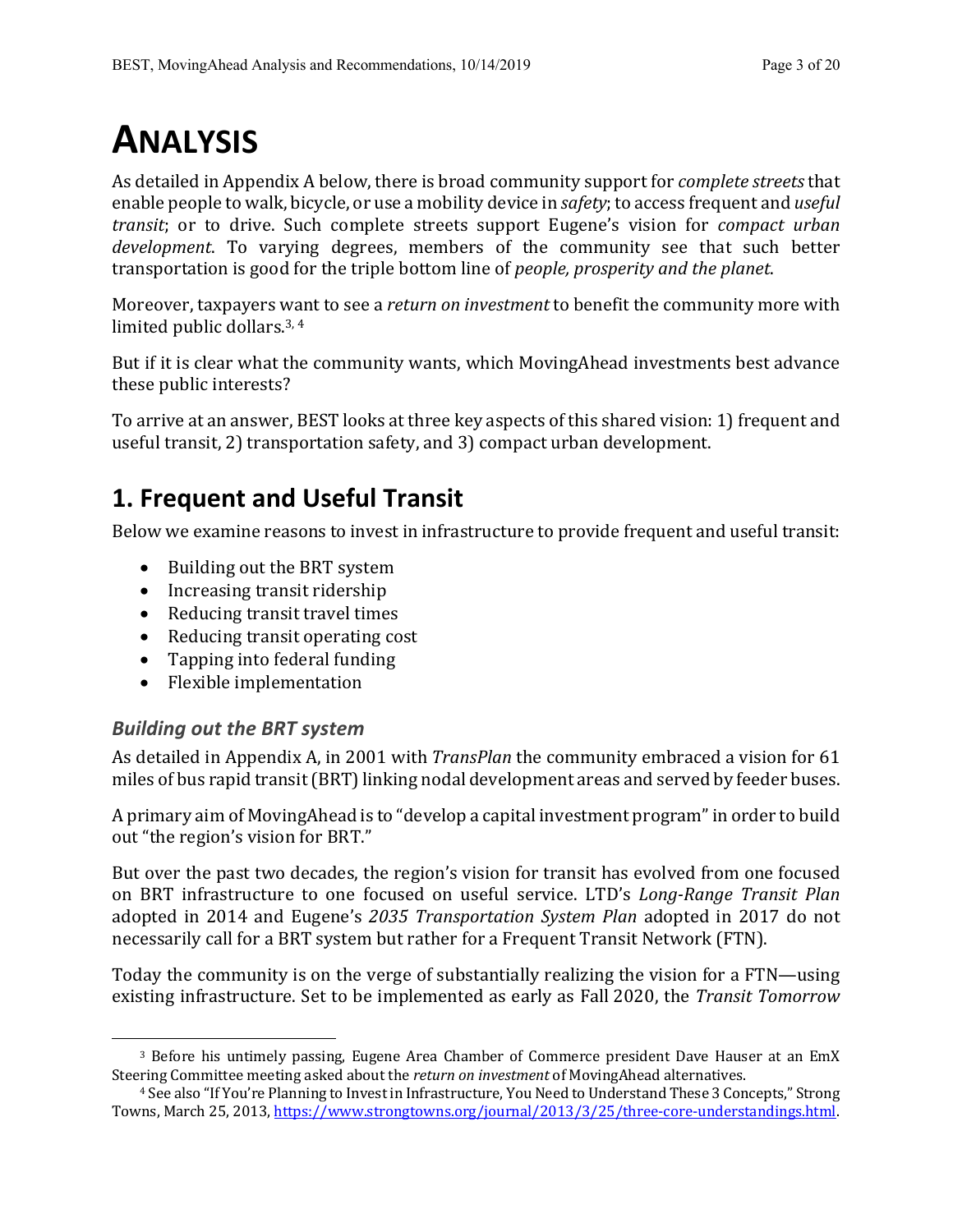*Draft Network Plan* calls for transit service every 15 minutes on most of the FTN corridors, including along the five MovingAhead corridors.

### It is unclear why major investments in additional BRT would be needed to advance **the FTN, at least in the short term.**

### *Increasing transit ridership*

Since *TransPlan*, the community has begun implementing a form of BRT, branded as EmX.

Launched in 2007, the first segment from downtown Eugene to downtown Springfield has been an unqualified success. It exceeded ridership projections within its first year of operation.<sup>5</sup> Today, demand is so high that Transit Tomorrow recommends even more frequent service.

Launched in 2011, the second segment from downtown Springfield to Gateway and RiverBend has been a mixed success. In 2015, a consultant study prepared for the Eugene Area Chamber of Commerce suggested that ridership was well below projections—at least along International Way and by RiverBend.<sup>6</sup> In 2018, LTD confirmed this assessment when it reduced service from every 10 minutes to every 15 minutes, citing lower ridership and a need to cut operating cost.<sup>7</sup>

Launched in 2017, the third segment from downtown to west Eugene has also been a mixed success. In 2019, LTD reported that average weekday ridership had been projected to be 7,399 but the recent actual figure was  $4,245.8$ 

The *Alternatives Analysis Report* estimates the systemwide annual ridership increase, as well as the number of jobs and people served. But it does not estimate the increase in useful transit, for example, the number of jobs accessible within 45 minutes. $^9$ 

**Insofar as past projections of future ridership have proved unreliable, it is unclear how much weight to give to projections contained in the** *Alternatives Analysis Report***.** 

### *Reducing transit travel times*

Instead, we focus on projections for in-vehicle transit travel times.

<sup>5 &</sup>quot;London, Paris Edge Out Guatemala City; Eugene, Oregon; & Pereira, Colombia for 2008 ST Award," *Earth Times*, January 14, 2008,

https://www.itdp.org/2008/01/14/london-paris-edge-out-guatemala-city-eugene-oregon-pereiracolombia-for-2008-st-award/.

 $6$  "Performance Review of Lane Transit District's Gateway EmX," CSA Planning, November 2015, http://csaplanning.net/wp-content/uploads/2017/06/GatewayEMXperformancereview\_webversion\_2.pdf.

 $7$  "Based on productivity differences among the different segments, the EmX line would be split into two routes. The Springfield Station–Eugene Station–Commerce segment would maintain current 10-minute service. The Gateway-Springfield Station segment would move to 15-minute service to align with current demand." Board meeting, LTD, June 20, 2018, https://www.ltd.org/file\_viewer.php?id=3117.

<sup>&</sup>lt;sup>8</sup> Board meeting, LTD, July 17, 2019, https://www.ltd.org/file\_viewer.php?id=3776.

 $9$  A key measure Transit Tomorrow uses to evaluate different service scenarios is the number of jobs accessible within 45 minutes from a given location.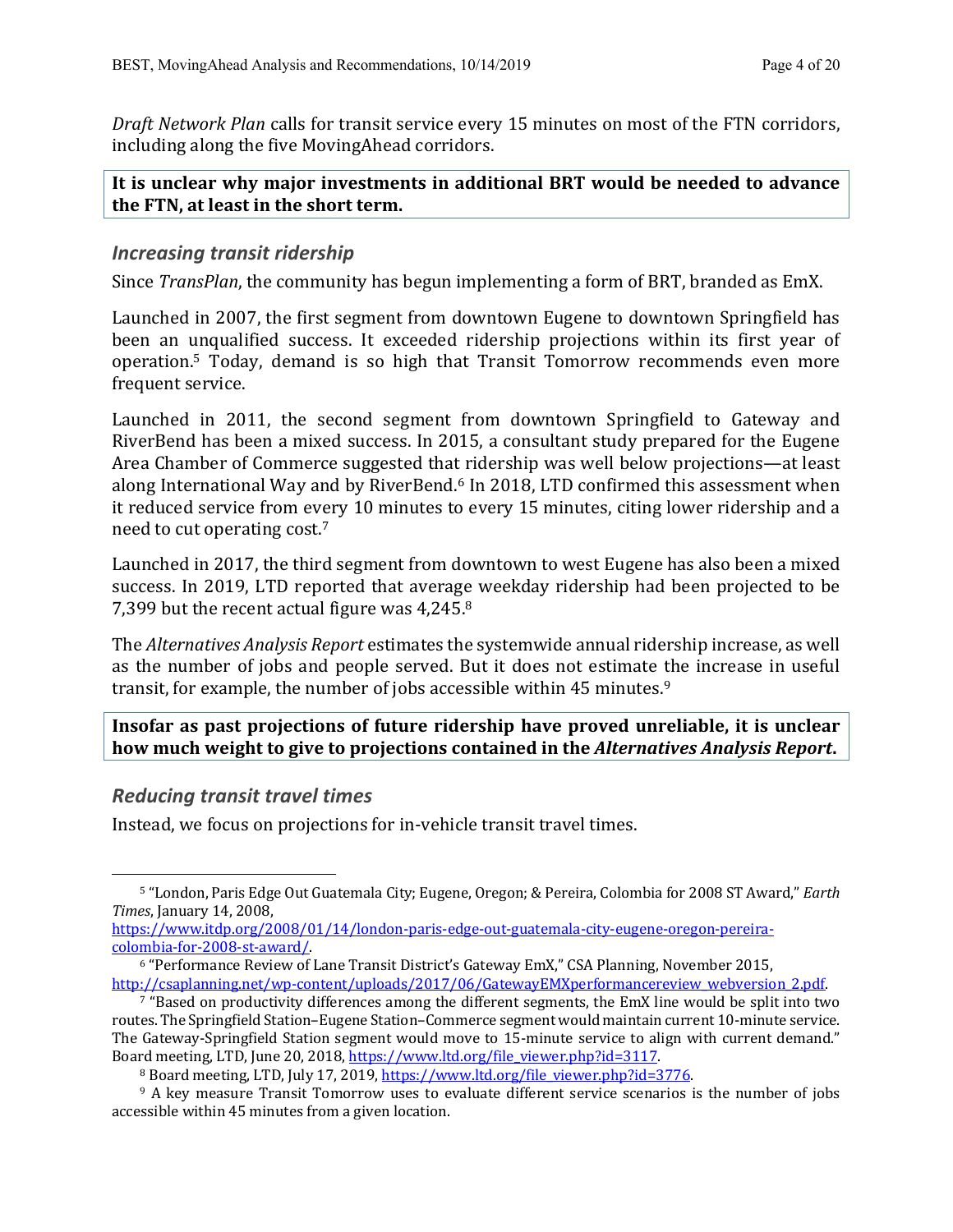As summarized in the table below, investments in Enhanced Corridor provide time savings of 10 minutes for Highway 99, 5 minutes for River Road and Coburg Road, 2 minutes for Martin Luther King, Jr. Blvd., and 1 minute for  $30<sup>th</sup>$  Avenue.

Such reduced travel times do make transit more useful and can result in increased ridership.

But compared to Enhanced Corridor, investments in EmX provide additional times savings of just 3 minutes for River Road, 2 minutes for Highway 99, 1 minute for 30<sup>th</sup> Avenue, and no savings at all for Coburg Road.

It is not clear that there is a significant enough decrease in transit travel times to justify the higher capital cost for EmX as compared to Enhanced Corridor.

## *Reducing transit operating cost*

An adopted goal of MovingAhead is to "meet current and future transit demand in a costeffective and sustainable manner" with objectives to "control the increase in transit operating cost to serve the corridor" and to "implement corridor improvements that provide an acceptable return on investment."<sup>10</sup>

The Enhanced Corridor Package is estimated to *reduce* system-wide operating cost by \$100,000 per year, which might not be significant but is at least headed in the right direction.

In contrast, the EmX Package is estimated *increase* system-wide operating cost by \$8.2 million per year.<sup>11</sup> It is unclear where funding for the increased operating cost would come from, nor whether LTD's general fund nor State Transportation Improvement Fund (STIF) monies would be tapped.

The increased operating costs for EmX alternatives could result in cuts to other transit **service, especially in light of the recent cuts to service for Gateway EmX.** 

## *Tapping into federal funding*

The total estimated capital cost for the offered packages range from \$145 million for the Enhanced Corridor Package to \$332 million for the EmX Package.

EmX and Enhanced Corridor could qualify for federal funding. For example, Small Starts is a Federal Transit Administration (FTA) discretionary and competitive grant program that can fund fixed guideway and corridor-based BRT projects.<sup>12</sup>

Before applying for a Small Starts grant, FTA requires completing an environmental review process including developing and reviewing alternatives, selecting a locally preferred

 $10$  "Preliminary Purpose and Need, Goals and Objectives," MovingAhead, October 16, 2015, http://www.movingahead.org/wp-content/uploads/2015/03/MovingAhead-PNGO-20151016.pdf.

 $11$  The increased operating cost for EmX are likely due to the assumption that it would provide service every 10 minutes whereas Enhanced Corridor would provide service just every 15 minutes. In light of the more recent Transit Tomorrow analysis, it is unclear that service every 10 minutes is justified anywhere except along Franklin Boulevard. Nonetheless, BEST feels obligated to assess the alternatives based on provided figures.

<sup>&</sup>lt;sup>12</sup> "Capital Investment Grants Program," FTA, https://www.transit.dot.gov/CIG.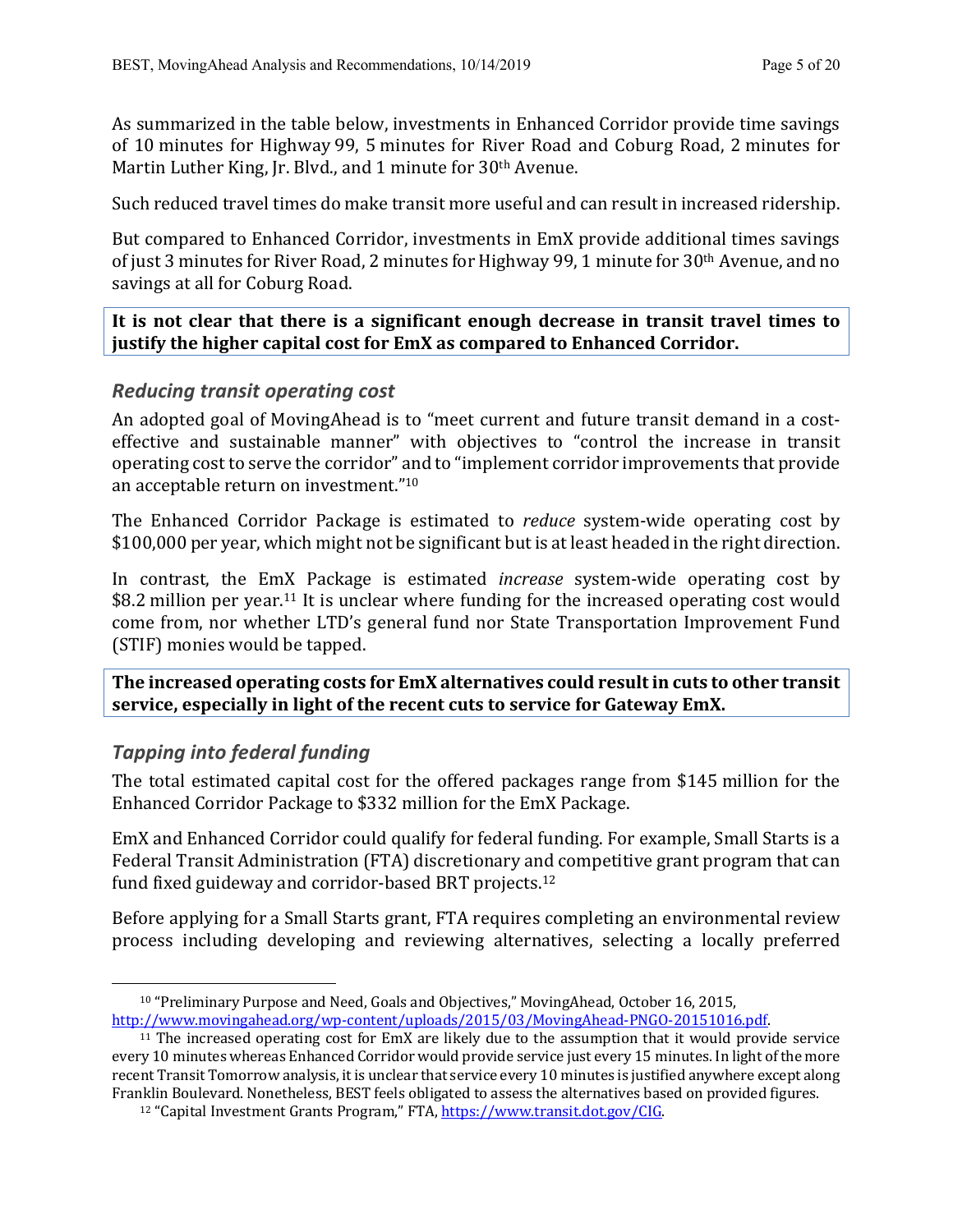alternative (LPA), and adopting it into fiscally-constrained long-range transportation plan; gaining commitments of all non-5309 (match) funding; and completing sufficient engineering and design. Then FTA evaluates and ranks grant proposals based on six factors: mobility, environmental benefits, congestion relief, economic development, land use and cost effectiveness (cost per trip).<sup>13</sup> It is unclear how well the various MovingAhead alternatives might compete for Small Starts or other federal funding.

Moreover, it is unclear how large a local match would be required to access federal funds. For example, if there were a requirement for a 50% match, it would range from \$72.5 million for the Enhanced Corridor Package to \$166 million for the EmX Package. It is also unclear where local match funds would come from, nor whether LTD's general fund nor State Transportation Improvement Fund (STIF) monies would be tapped.

The need to secure local match funding for either Enhanced Corridor or EmX **alternatives could result in cuts to transit service.**

## *Flexible implementation*

Compared to light-rail, a strength of BRT is that it can be flexibly implemented, using dedicated lanes, business access and transit (BAT) lanes, or running in mixed traffic.

To date, BRT has been implemented using a combination of specialized vehicles and stations branded as EmX, a "closed" form of BRT: EmX vehicles can operate with EmX stations, and regular buses can operate with regular stops and stations, but the two systems cannot interoperate.<sup>14, 15</sup> As such, an expansion of the current  $EmX$  system could result in operational limitations.

For example, today LTD could not switch to using regular buses to serve EmX stations along International Way and by RiverBend.

For example, if EmX were built along River Road but not along  $30<sup>th</sup>$  Avenue, it would not be possible to go from River Road to Lane Community College without switching vehicles.

As a "closed" form of BRT, EmX suffers some operational limitations and should be limited to corridors where challenges and opportunities exist substantially along the length of the corridor and that offer the highest level of potential for transit-oriented development and ridership growth.

<sup>&</sup>lt;sup>13</sup> "About Capital Investment Grant Programs," FTA,

https://www.transit.dot.gov/funding/grant-programs/capital-investments/about-program.

<sup>&</sup>lt;sup>14</sup> "Review of West Eugene EmX Project," Jarrett Walker, April 19, 2012, http://www.best-oregon.org/wp/wp-content/uploads/2019/10/Review-of-West-Eugene-EmX-Project-2012-04-19.pdf.

<sup>&</sup>lt;sup>15</sup> See also "Bus Rapid Transit Followup," Human Transit, November 19, 2009, https://humantransit.org/2009/11/bus-rapid-transit-followup.html.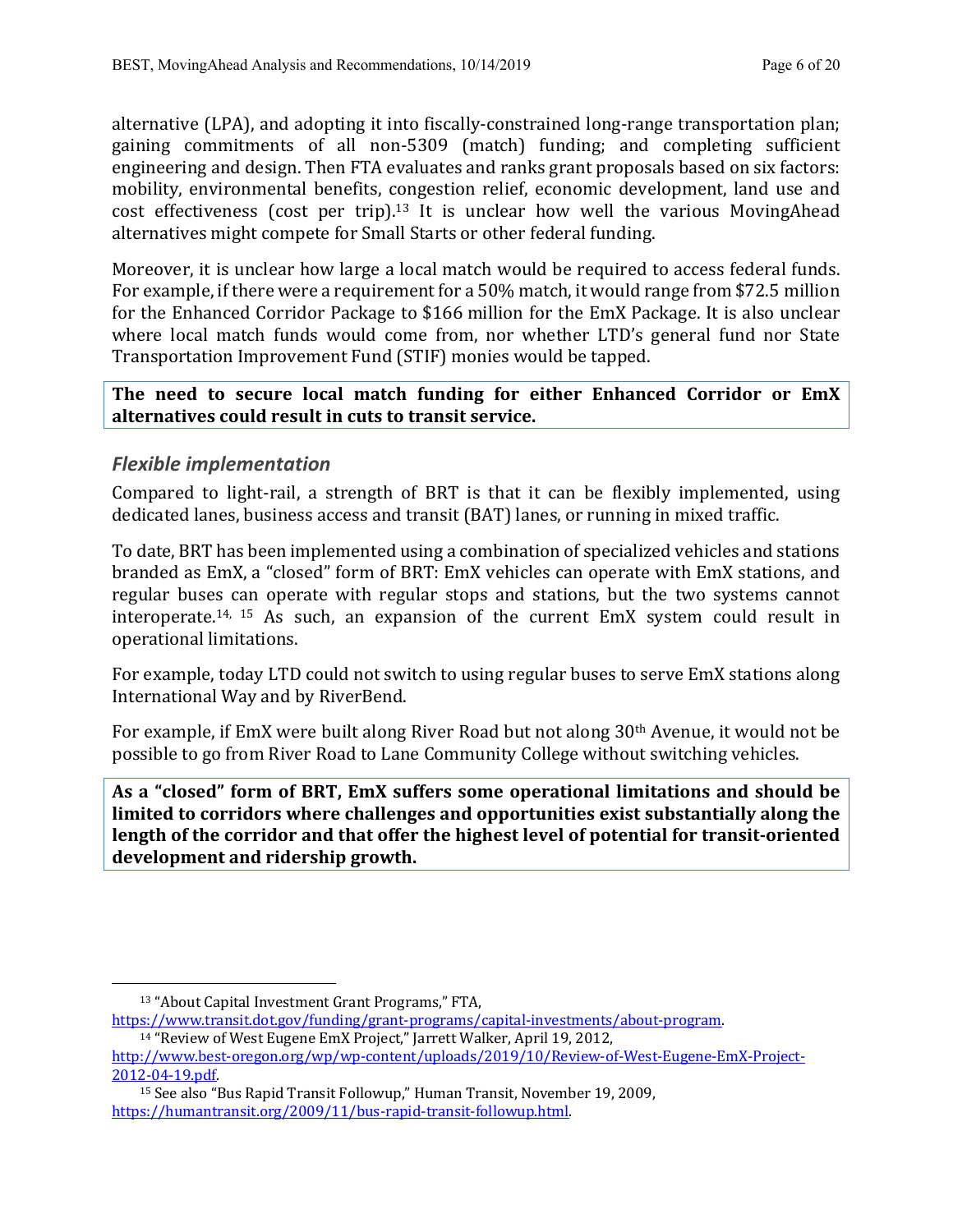"Enhanced Corridor is a new concept for the Eugene-Springfield region, and is intended to improve safety, access and transit service without requiring major capital investments."<sup>16</sup> But many are still not quite sure what this new concept is.

At least some are concerned that Enhanced Corridor is being offered as "not EmX" but if approved could turn out to be "EmX Lite."

BEST also has questions about what Enhanced Corridor actually is but is encouraged by Portland's example.<sup>17</sup>

In particular, BEST is unclear on whether Enhanced Corridor is a kind of BRT, if it is intended to be an "open" or "closed" kind of bus service, and whether it would be eligible for FTA Small Starts or other federal funding.

If it is an "open" kind of bus service, Enhanced Corridor offers the opportunity of making smaller and more targeted investments in infrastructure, especially to address particular bottlenecks or to enhance stops and stations with large and growing ridership—without necessarily needing to rebuild an entire corridor.<sup>18, 19, 20</sup>

# **2. Transportation Safety**

As detailed in Appendix A, the City of Eugene finds that the health and safety of residents are the utmost priority.

<sup>&</sup>lt;sup>16</sup> Alternatives Analysis Report, MovingAhead, September 2018, http://www.movingahead.org/alternatives-analysis-report/.

 $17$  "TriMet designates a small set of major bus lines as the Frequent Service network. Frequent Service transit lines run every 15 minutes or better most of the day, every day. At this level of service, a bus is coming soon whenever you need it, and it is easy to transfer from one line to another to travel in many directions. For this reason, high frequency is associated with high ridership. Frequent bus lines are always among TriMet's busiest. They carry 58% of all bus ridership in the region. ...

<sup>&</sup>quot;The City's 2035 *Comprehensive Plan* and planning and zoning process is encouraging more density along much of the Frequent Service network, so over time an even larger share of the population will live on it. Therefore, it makes sense to focus our attention on those lines.

<sup>&</sup>quot;Enhanced Transit is the next step in improving the Frequent Service network so that even more people find it useful. Enhanced Transit Corridors (ETC) are portions of the Frequent Service network that are high priorities for speed and reliability improvement, as identified by this Plan."

See *Enhanced Transit Corridors Plan*, PBOT, June 20, 2018,

https://www.portlandoregon.gov/transportation/73684.

 $18$  "Cities need to make many small investments ... all aimed at improving the quality of life. The goal is to nudge private capital off the sidelines by responding to the struggles of people already living there. Make their lives better and things will get better. This involves a simple, four-step approach: 1. Identify where people ... struggle going about their daily routine. 2. Identify the next smallest thing that can be done today to address that struggle. 3. Do that thing. Do it right away. 4. Repeat the process." See "Iterating the Neighborhood: The Big Returns of Small Investments," Strong Towns, October 3, 2019,

https://www.strongtowns.org/journal/2019/9/19/the-strong-towns-approach-to-public-investmentsatbook.

<sup>&</sup>lt;sup>19</sup> See also *Strong Towns: A Bottom-Up Revolution to Rebuild American Prosperity, Charles Marohn,* https://www.strongtowns.org/journal/2019/9/30/strong-towns-book-release-day-satbook.

<sup>&</sup>lt;sup>20</sup> See also "The Spectacular Benefits of Tactical Urbanism," Streetsblog USA, September 11, 2019, https://usa.streetsblog.org/2019/09/11/the-spectacular-benefits-of-tactical-urbanism/.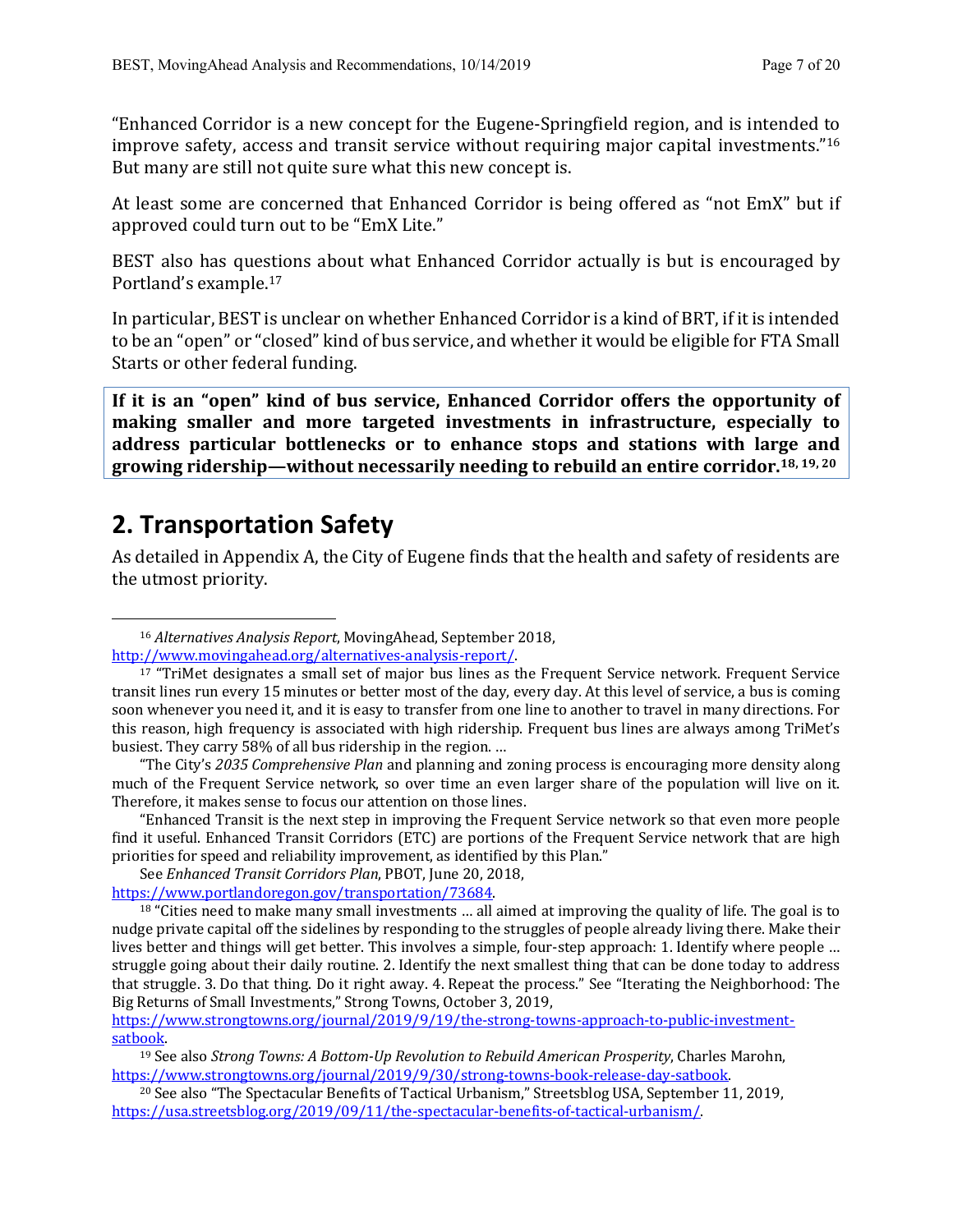There is a critical need to invest as soon as possible in safety improvements for especially the most vulnerable people bicycling, walking and using mobility devices.

Staff have suggested the possibility of making such improvement incrementally as (local) funding becomes available.

Staff have also suggested that part of the attraction of MovingAhead is to bundle transit projects with safety ones. For example, federal transit funding could be used for sidewalk improvements, as was the case with West Eugene EmX. Moreover, by bundling together transit, bicycle and pedestrian investments using different sources of funding, it could be more feasible to meet the match requirements for some federal funding.

But especially if there is already local funding, a downside of bundling could be to trade some needed safety improvements today for the possibility of larger investments in a corridor years in the future.

The interaction between local funding for safety improvements and federal funding for transit improvements is not clear.

# **3. Compact Urban Development**

As detailed in Appendix A, the City of Eugene envisions compact urban development along six Key Corridors: West  $11<sup>th</sup>$  Avenue, Highway 99, River Road, Coburg Road, Franklin Boulevard and South Willamette Street.

But today this vision is a work in progress, still awaiting more detailed planning and the adoption of needed land use changes.

Currently, of the six Key Corridors, the segment of Franklin Boulevard running east-west by the University of Oregon is the closest to having changes adopted (although our understanding is that the Franklin Boulevard Transformation project is focused on transportation infrastructure changes and not looking at adopting land use changes.)

The River Road Corridor Study shows promise but has not yet resulted in a clear vision for the corridor. (An earlier study for South Willamette Street was put on hold after years of effort and controversy.) And to date, West  $11<sup>th</sup>$  Avenue, Highway 99 and Coburg Road have not yet experienced detailed planning.

Meanwhile, economic studies commissioned by the City of Eugene provide no compelling evidence that "if we build it, they will come," i.e., that investments in either Enhanced Corridor or EmX—at least on their own—would spur much transit-oriented development.<sup>21</sup>

**Transportation investments can be expected to increase rents that property owners** can charge—but perhaps not enough to close the gap between higher construction costs and lower rents to spur much transit-oriented development, at least at present.

<sup>&</sup>lt;sup>21</sup> For example, BEST reviewed a draft *Eugene River Road Economic Study* that ECONorthwest prepared in April 2019 for the City of Eugene.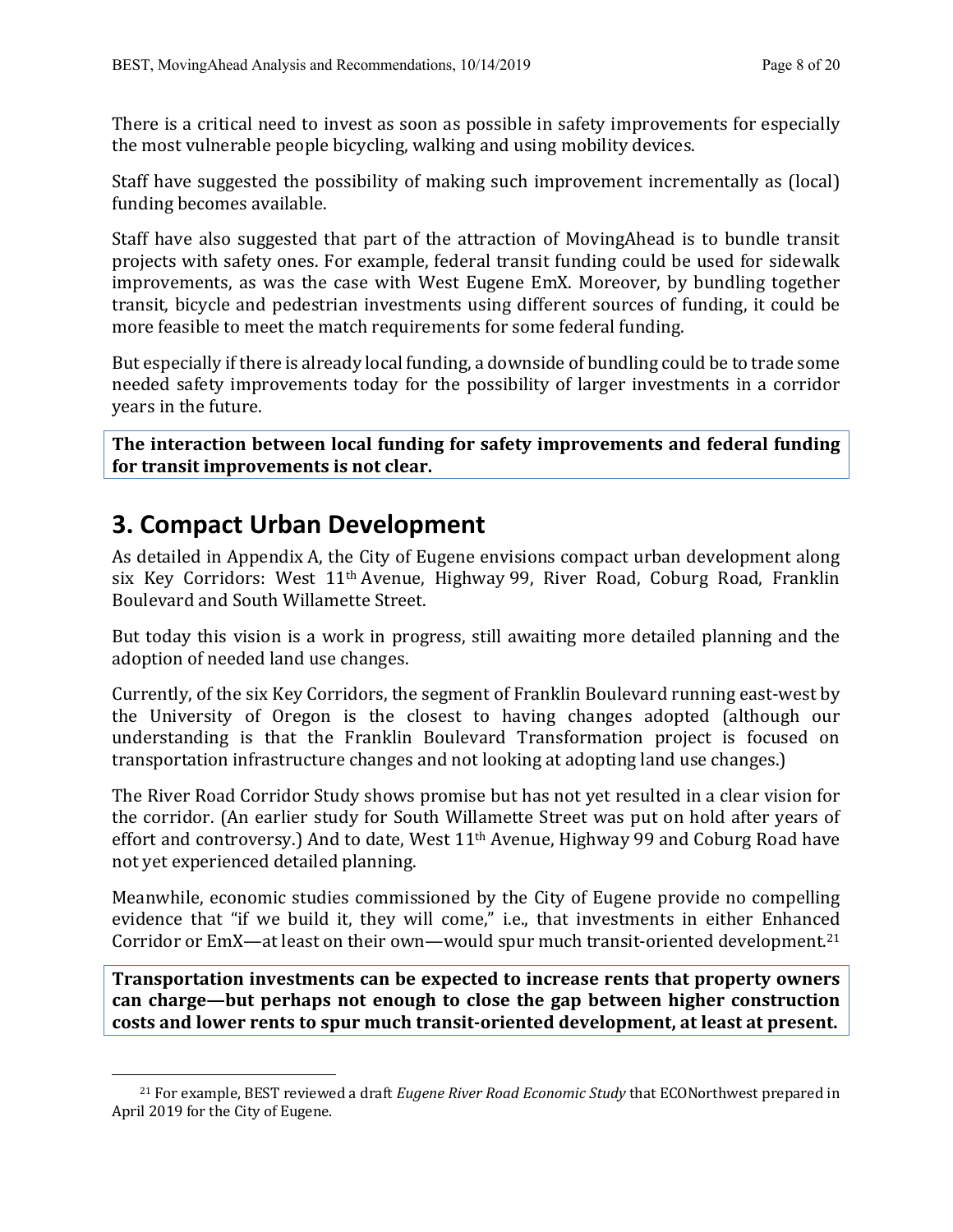# **REVIEW OF CORRIDORS**

The highest priority corridor in Eugene for major transportation investments is actually not one of the five MovingAhead corridors:

• **Franklin Boulevard** was designed as a state highway business route but now functions as a main street: the University of Oregon's "front porch." It already experiences the highest ridership of any LTD corridor. But in order to better serve a demand for more frequent service, Transit Tomorrow has identified a critical need to double track the existing EmX line. Moreover, Franklin Boulevard is part of the High Crash Network (but no portion is identified in LTD's Pedestrian Network Analysis). It is an Envision Eugene Key Corridor, arguably the one with the greatest potential for transit-oriented development. The project is estimated to cost roughly \$28 million.

Of the MovingAhead corridors, BEST recommends prioritizing them in the following order:

1. **River Road** is the corridor that shows the most immediate promise for EmX. It is part of the High Crash Network and portions are identified in LTD's *Pedestrian Network Analysis*. It is an Envision Eugene Key Corridor. There is sufficient right-of-way to make significant changes without unduly affecting motor vehicle traffic or surrounding businesses. The EmX alternative provides for business access and transit (BAT) lanes for most of the way from Northwest Expressway to Beltline. And BEST understands there is some neighborhood support for the EmX alternative.

But the River Road Corridor Study is not yet complete and the City of Eugene has not yet adopted land use changes to encourage transit-oriented development along the corridor. For the EmX alternative, the estimated increase in system-wide operating cost of \$2 million per year would amount to \$40 million over 20 years—with no funding yet identified.

2. **Coburg Road** appears to offer the best potential for transit-oriented development. Moreover, with no other solutions to growing traffic congestion, there is a need to do something creative. Coburg Road is part of the High Crash Network and portions are identified in LTD's *Pedestrian Network Analysis*. It is an Envision Eugene Key Corridor.

But high motor vehicle traffic volumes and limited right-of-way along Coburg Road could make it difficult to acquire dedicated or BAT lanes. The City of Eugene has not yet conducted a detailed land use study engaging local residents and business owners, calling into question whether there is yet strong support for EmX or Enhanced Corridor. For the EmX alternative, the estimated increase in system-wide operating cost of \$1.8 million per year would amount to \$36 million over 20 years—with no funding yet identified.

3. **Highway 99** runs through some of the most transportation disadvantaged parts of Eugene.<sup>22</sup> It is part of the High Crash Network and portions are identified in LTD's Pedestrian Network Analysis. Highway 99 is an Envision Eugene Key Corridor.

<sup>&</sup>lt;sup>22</sup> For example, see "Figure 10.6. Households without a Vehicle Map,  $2007-2011$ ," Lane Livability Consortium, https://www.livabilitylane.org/projects/equity\_and\_opportunity.htm.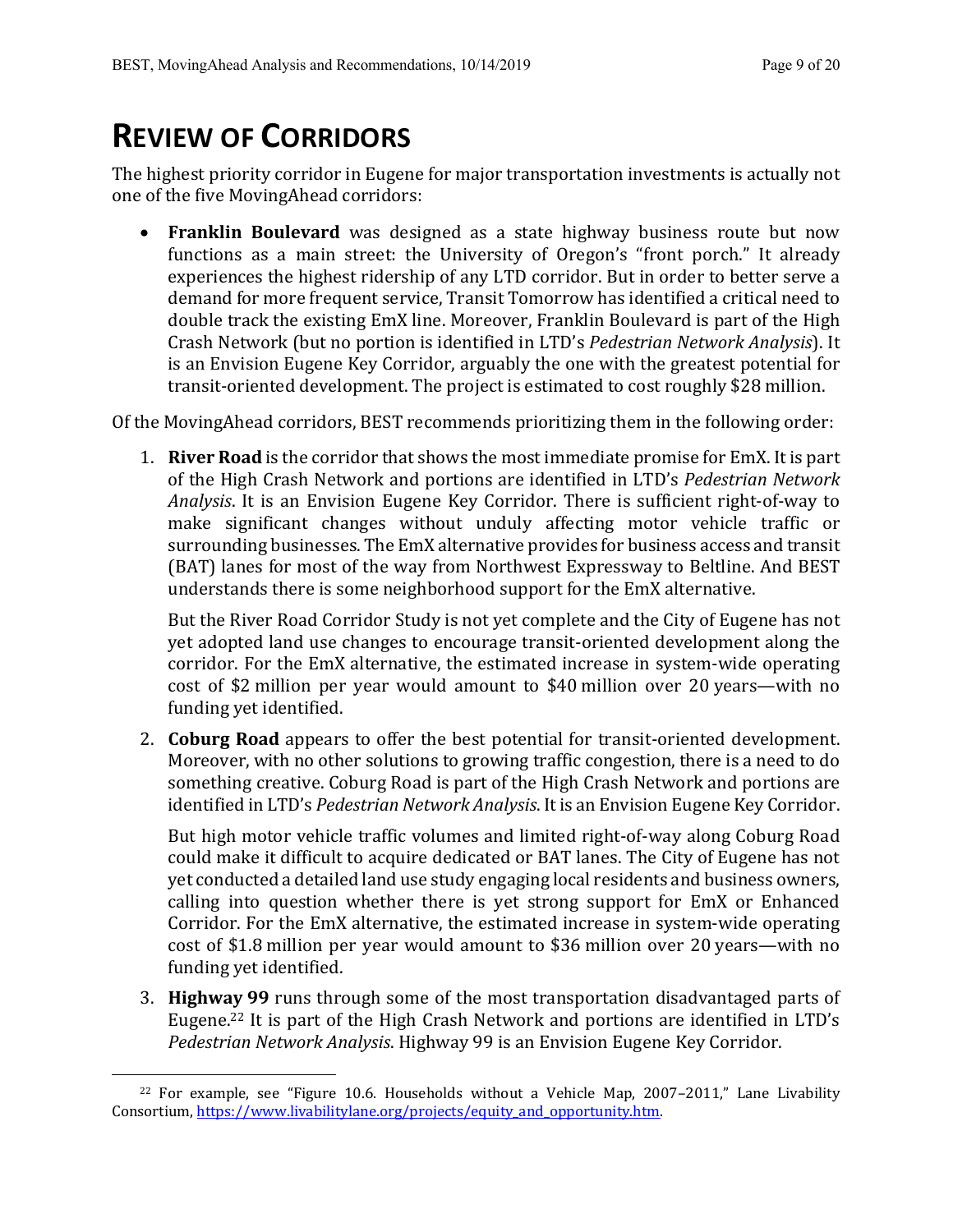But the surrounding pedestrian network could reduce how many people could access transit stations. The City of Eugene has not yet conducted a detailed land use study to identify transit-oriented development opportunities. For the EmX alternative, the estimated increase in system-wide operating cost of \$2.8 million per year would amount to \$56 million over 20 years—with no funding yet identified.

- 4. **30<sup>th</sup> Avenue** does not appear to be a good candidate for an EmX alternative. Transit service today with existing infrastructure is already frequent and reliable.  $30<sup>th</sup>$  Avenue is not part of the High Crash Network and no portion is identified in LTD's *Pedestrian Network Analysis.* It is not an Envision Eugene Key Corridor. For the EmX alternative, the estimated increase in system-wide operating cost of \$0.5 million per year would amount to \$10 million over 20 years—with no funding yet identified.
- 5. Martin Luther King, Jr. Blvd. does not have an EmX alternative nor is it an Envision Eugene Key Corridor. It is part of the High Crash Network (but no portion is identified in LTD's *Pedestrian Network Analysis*).

The following tables summarize key costs and benefits from the *Alternatives Analysis Report*:

|                               |                 | <b>Enhanced</b> |            |
|-------------------------------|-----------------|-----------------|------------|
| <b>Corridor</b>               | <b>No-Build</b> | <b>Corridor</b> | <b>EmX</b> |
| <b>River Road</b>             | \$0.0M          | \$24.0M         | \$78.0M    |
| <b>Coburg Road</b>            | \$0.0M          | \$41.0M         | \$113.0M   |
| <b>Highway 99</b>             | \$0.0M          | \$38.0M         | \$67.0M    |
| 30 <sup>th</sup> Avenue       | \$0.0M          | \$12.0M         | \$53.0M    |
| Martin Luther King, Jr. Blvd. | \$0.0M          | \$21.0M         |            |

#### **Capital Costs.**

#### **Change in Systemwide Annual Operating Costs.**

|                               |                 | <b>Enhanced</b> |            |
|-------------------------------|-----------------|-----------------|------------|
| <b>Corridor</b>               | <b>No-Build</b> | <b>Corridor</b> | <b>EmX</b> |
| <b>River Road</b>             | \$0.0M          | $-50.6M$        | \$2.0M     |
| <b>Coburg Road</b>            | \$0.0M          | \$0.0M          | \$1.8M     |
| <b>Highway 99</b>             | \$0.0M          | $-50.1M$        | \$2.8M     |
| 30 <sup>th</sup> Avenue       | \$0.0M          | $-50.5M$        | \$0.5M     |
| Martin Luther King, Jr. Blvd. | \$0.0M          | \$1.1M          |            |

| $111 - 8$ chicle thansit thave thine savings. |                 |                  |            |  |
|-----------------------------------------------|-----------------|------------------|------------|--|
|                                               | <b>Enhanced</b> |                  |            |  |
| <b>Corridor</b>                               | <b>No-Build</b> | <b>Corridor</b>  | <b>EmX</b> |  |
| <b>River Road</b>                             |                 | 5 min            | 8 min      |  |
| <b>Coburg Road</b>                            |                 | 5 min            | 5 min      |  |
| <b>Highway 99</b>                             |                 | $10 \text{ min}$ | 12 min     |  |
| 30 <sup>th</sup> Avenue                       |                 | 1 min            | 2 min      |  |
| Martin Luther King, Jr. Blvd.                 |                 | 2 min            |            |  |

### **In-Vehicle Transit Travel Time Savings.**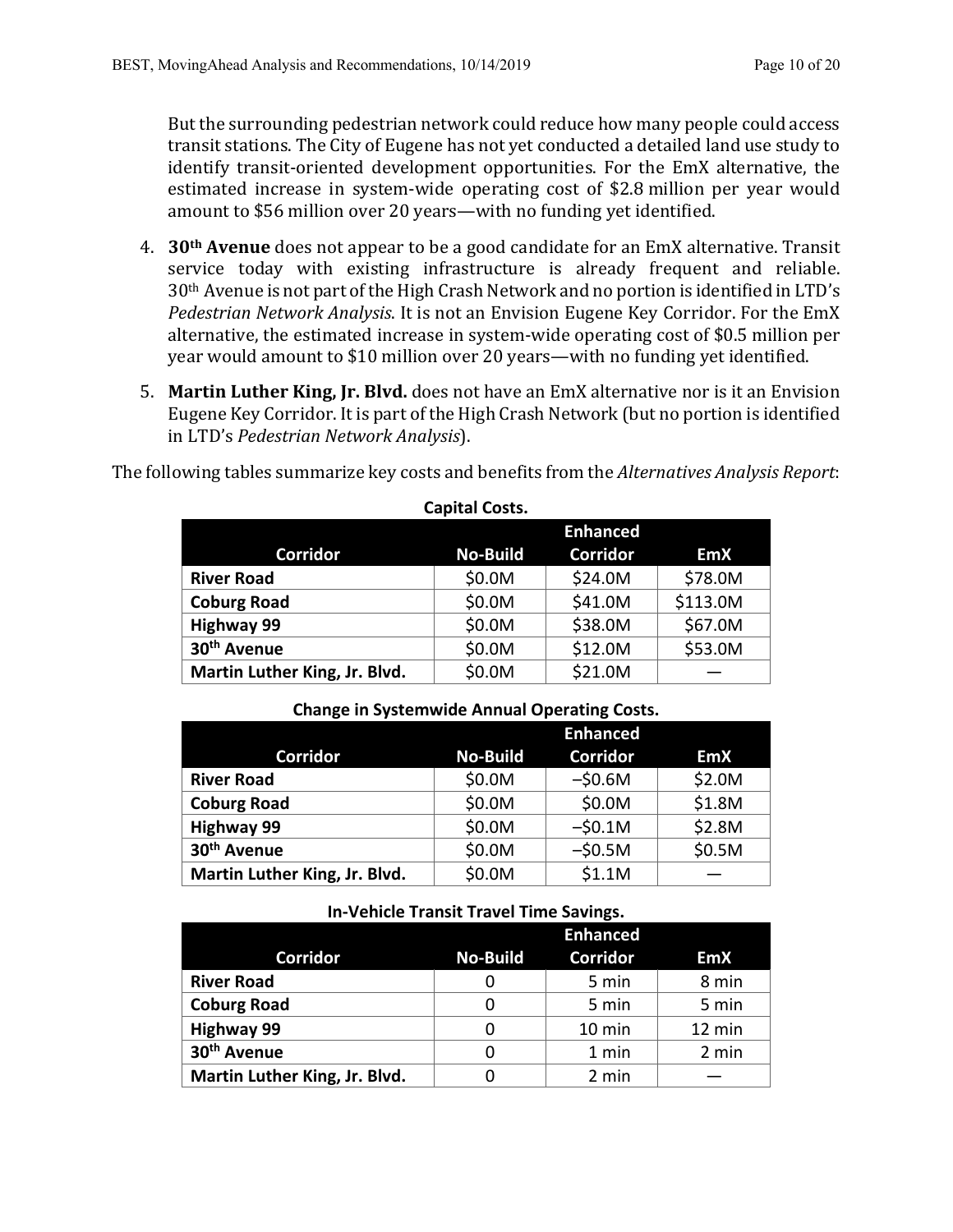# **RECOMMENDATIONS**

To advance the shared community vision for better transportation, based on the analysis above BEST recommends the following infrastructure investments and other actions:

- 1. **Prioritize the Franklin Boulevard Transformation project** and seek funding to make needed improvements as soon as possible to enable more frequent transit service, create a complete street, and support new development around the UO.
- 2. **Select Enhanced Corridor as the locally preferred alternative** for each of the five MovingAhead corridors—with the understanding that the first priority is to make needed safety improvements for people bicycling, walking or using mobility devices; second to make targeted improvements to reduce traffic congestion or improve transit service; third to spur transit-oriented development where detailed land use planning determines it is both desired and economically feasible; and lastly to pursue an "open" form of BRT only if funding for both capital and operating costs is feasible.
- 3. Develop a joint citywide transportation and land use strategic business plan, before pursuing capital investments in any of the MovingAhead corridors. The plan should articulate the outcomes the community desires, select strategies for achieving those outcomes, provide a timeline of actions to implement those strategies, and provide a funding plan to ensure there are sufficient resources.<sup>23</sup>

Such a strategic business plan could include elements such as the following:

- a. By Fall 2020 or as soon as feasible, implement Transit Tomorrow to substantially realize the FTN.
- b. A year after Transit Tomorrow has been in operation, assess changes in ridership and community demand for more service—both longer hours and more places. Determine how much more operating funding, if any, would be needed to provide the community with the transit service it needs.
- c. Develop a long-term transit financial stability plan that identifies a needed level of financial reserves to ensure LTD can guarantee the community some minimum core service during up and down business cycles.
- d. Develop a climate change policy to guide efforts to increase transit service and ridership in line with local plans to reduce greenhouse gas emissions from transportation.<sup>24, 25, 26</sup>

```
https://www.lcog.org/367/Central-Lane-Scenario-Planning.
```
 $23$  For over three years, LTD has recognized the need to develop a 10-year strategic business plan. <sup>24</sup> For example, see the *Central Lane Scenario Plan*, LCOG, June 2015,

<sup>&</sup>lt;sup>25</sup> For example, see "Climate Recovery Ordinance and Climate Action Plan 2.0," City of Eugene, https://www.eugene-or.gov/3210/Climate-Recovery-Ordinance.

 $\frac{26}{26}$  For example, see "Greenhouse Gas Inventory Results FY12–18," LTD, available in the board packet, September 16, 2019, https://www.ltd.org/file\_viewer.php?id=3909.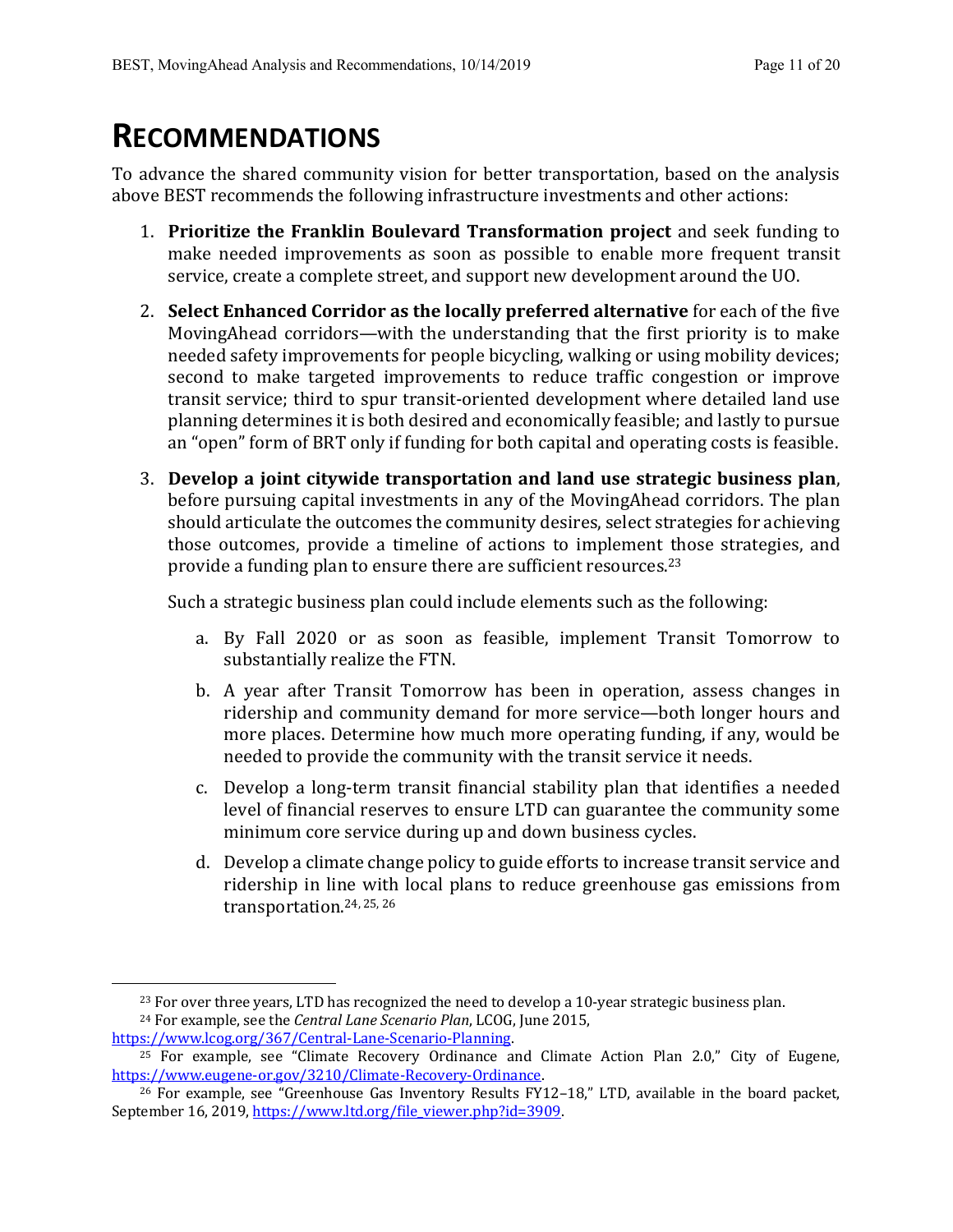- e. Develop a right-of-way protection policy to protect existing right-of-way for desired future improvements and to limit adjacent development that could make the cost of acquiring additional right-of-way prohibitive.<sup>27</sup>
- f. Develop a major improvements policy to guide when major capital infrastructure investments are warranted. $^{28}$
- g. Develop a policy to guide when, if ever, it would make sense to divert funding from transit service to capital infrastructure investments.
- h. After the completion of the River Road Corridor Study, $29$  if there is neighborhood support and if funding for both capital and operating costs is feasible, pursue the EmX alternative in conjunction with adopting land use changes to support transit-oriented development.
- i. Convene a select task force of stakeholders, especially key business owners, along Coburg Road to assess whether the business-as-usual scenario of no major improvements and growing traffic congestion is acceptable, or whether some targeted investments such as Enhanced Corridor might make sense.
- j. Convene transportation disadvantaged people especially living in the Bethel area to learn what transportation service or infrastructure improvements or other changes—would do the most as soon as possible to improve their options for getting where they need to go.
- k. Prior to committing to a major transportation investment along a corridor, first design the *place* the community wants the corridor to become.<sup>30</sup> For example, develop and adopt an integrated transportation and land use refinement plan that focuses on the experiences of people using the corridor and that identifies land use changes along the corridor and connectivity improvements in the surrounding neighborhood.<sup>31, 32, 33</sup>

https://www.strongtowns.org/journal/2018/3/1/whats-a-stroad-and-why-does-it-matter.

 $27$  As part of its work, the West Eugene Collaborative called on the Eugene City Council and the Eugene Planning Commission to change setback requirements in order to preserve potential right-of-way for future improvements. See "Building setback standards along West 11<sup>th</sup> Avenue," Larry Reed & Rob Zako, October 15, 2008, http://www.best-oregon.org/wp/wp-content/uploads/2019/10/WEC-ECC-Setbacks-20081015.pdf.

<sup>&</sup>lt;sup>28</sup> "It is the policy of the State of Oregon to maintain highway performance and improve safety by improving system efficiency and management before adding capacity. ..." See Policy 1G: Major Improvements, 1999 *Oregon Highway Plan*, ODOT, https://www.oregon.gov/ODOT/Planning/Pages/Plans.aspx.

<sup>&</sup>lt;sup>29</sup> Note that LTD is partnering with the UO on three student projects: "River Road Corridor Transportation Hubs," "Re-imagining River Road for Ecological Equity," and "River Road Station Site." See "Sustainable City Year Program: LTD," https://sci.uoregon.edu/sustainable-city-year-program-lane-transit-district.

<sup>&</sup>lt;sup>30</sup> For example, is a given corridor intended to be a *street* for people to be or a *road* for people to travel through? See "What's a STROAD and why does it matter?" Strong Towns, March 2, 2018,

<sup>&</sup>lt;sup>31</sup> For example, see "Streets as Places Toolkit," Project for Public Spaces, September 15, 2015, https://www.pps.org/article/streets-as-places.

<sup>&</sup>lt;sup>32</sup> "Designing Street for People," Transportation Alternatives, October 23, 2018,

https://medium.com/vision-zero-cities-journal/designing-streets-for-people-13b8078abd07.

<sup>&</sup>lt;sup>33</sup> In Spring 2019, UO Prof. Yizhao Yang's GIS class conducted a detailed block-by-block analysis of Gateway EmX, finding the transit service to be excellent. But their data suggests there have not been sufficient changes to the pedestrian environment to connect people in surrounding neighborhoods to that service.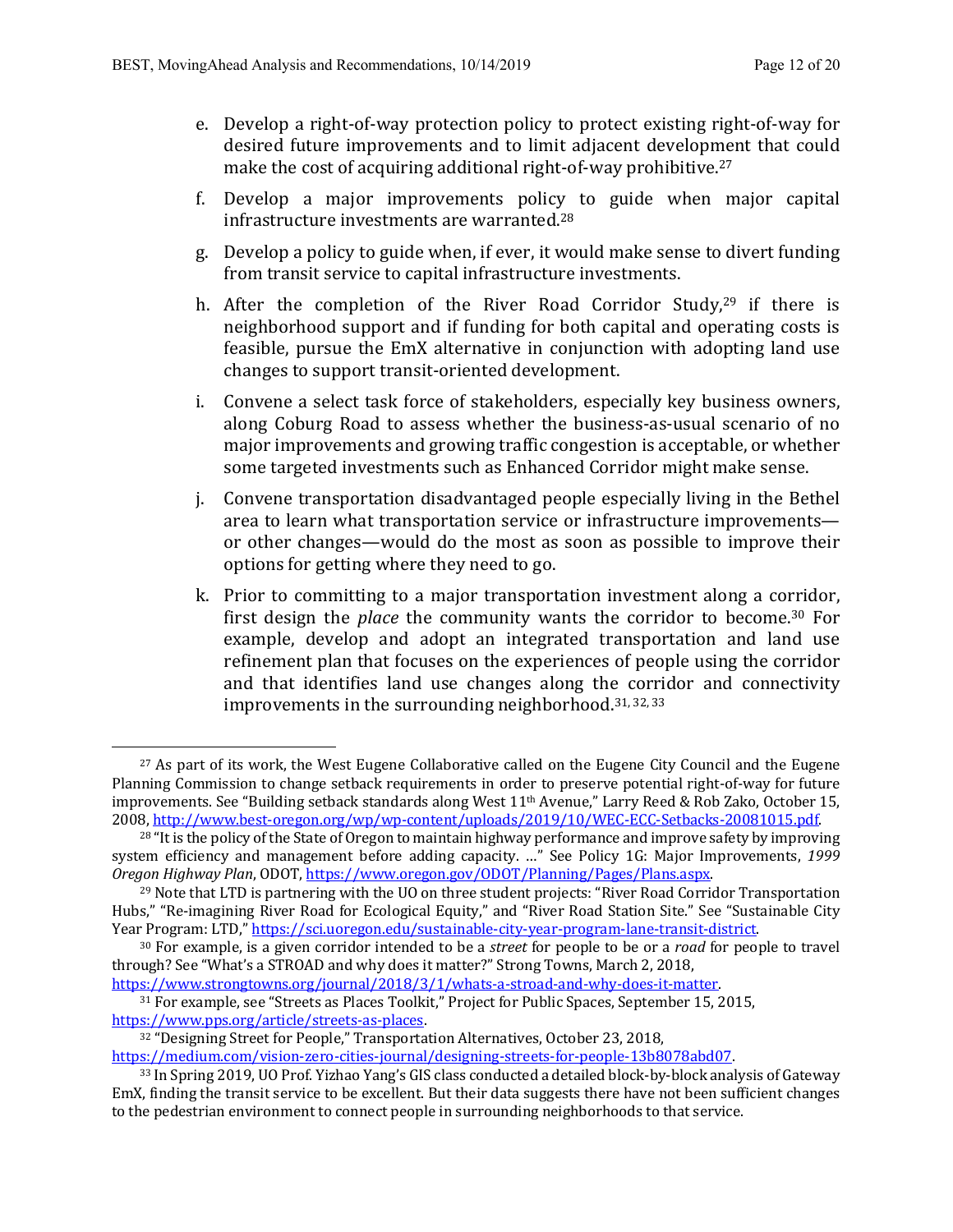# **APPENDIX A: A SHARED VISION FOR BETTER TRANSPORTATION**

Broadly speaking, BEST sees that the community shares BEST's vision for transportation options, safe streets and walkable neighborhoods.

**Today, this vision is for** *complete streets* **that enable people to walk, bicycle, or use a mobility** device in *safety*; to access frequent and *useful transit*; or to drive. Such complete streets support Eugene's vision for *compact urban development*.

To varying degrees, members of the community see that such better transportation is good for the triple bottom line of *people*, *prosperity* and the planet.

**Moreover, taxpayers want to see a** *return on investment* **to benefit the community** more with limited public dollars.

Community support for this vision is confirmed by public feedback on MovingAhead<sup>34</sup> and Transit Tomorrow.<sup>35</sup> It is also confirmed by BEST's own focus groups on transportation investment priorities,  $36$  as well as our community conversations a few years back.  $37$ 

Moreover, this vision is articulated by various City of Eugene and LTD plans.

But because this vision has evolved over time and is articulated in different ways in different plans, here we want to trace the development of this shared vision by looking at plans 1) for frequent and useful transit, 2) for transportation safety, and 3) for compact urban development.

See *Community Values Survey*, LTD, April 23, 2018,

http://www.movingahead.org/wp-content/uploads/2015/03/LTD-Report-FINAL-4-23-18.pdf.

<sup>&</sup>lt;sup>34</sup> "Key findings:

<sup>&</sup>quot;Participants ranked safety and health as the most important investments for transportation improvements. Livable communities and environmental stewardship/sustainability were ranked the second and third most important values, respectively. ...

<sup>&</sup>quot;Participants considered access to all modes of travel for all people as the most important value for livable communities.

<sup>&</sup>quot;Participants ranked eliminating transportation-related fatalities and injuries as the most important value for safety and health.

<sup>&</sup>quot;Attracting a good workforce with quality public transit and planning for future residential and business growth were both top economic development values.

<sup>&</sup>quot;Participants ranked efficient connections between travel methods as the most important value about transportation systems, followed closely by reliable bus service. ..."

 $35$  A key finding of the Transit Tomorrow public engagement is that there is overwhelming support for more service rather than lower fares. See *Transit Tomorrow Phase 2 Outreach Summary*, LTD, March 18, 2019, https://www.ltd.org/file\_viewer.php?id=3537.

<sup>&</sup>lt;sup>36</sup> See summary of focus groups, https://www.best-oregon.org/focus-groups-2019.

<sup>&</sup>lt;sup>37</sup> Community Conversations Report, BEST, updated November 2016,

https://www.best-oregon.org/ccreport/.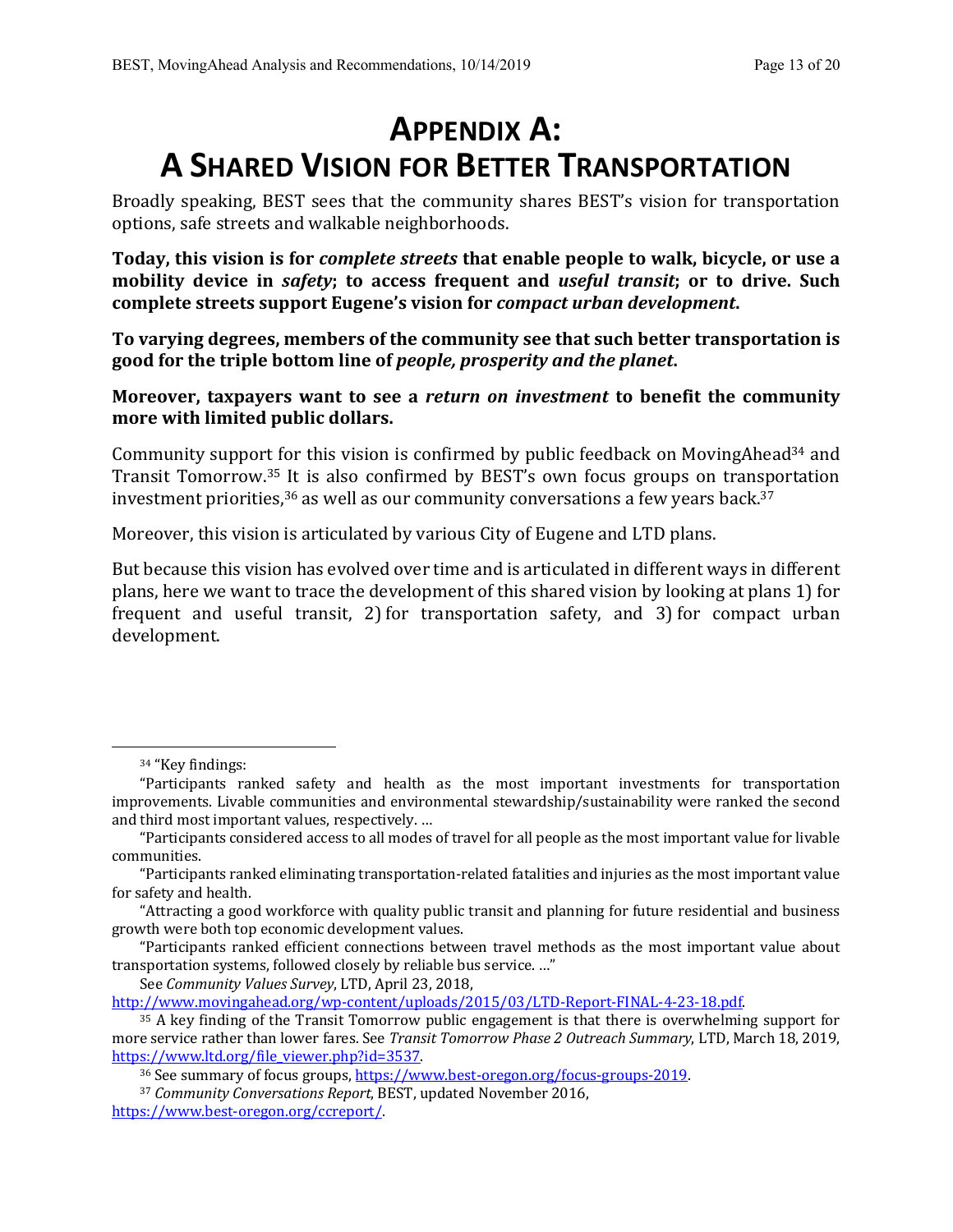# **1. An Evolving Vision for Frequent and Useful Transit**

A primary aim of MovingAhead is to "develop a capital investment program" in order to build out "the region's vision for bus rapid transit (BRT)."38

## But over the past two decades, the region's vision for transit has evolved from one focused on more better infrastructure (i.e., BRT) to one focused on more useful service **(i.e., Frequent Transit Network and Transit Tomorrow).**

**2001**: *TransPlan* envisioned investing \$100 million in a system of 61 miles of BRT, served by feeder buses and linking together nodal development areas, "1) if the system is shown to increase transit mode split along BRT corridors, 2) if local governments demonstrate support, and 3) if financing for the system is feasible": $39$ 



Bus Rapid Transit System, *TransPlan* (2001).

**2007**: The first EmX bus rapid transit line from downtown Eugene to downtown Springfield began operations.

**2011**: The second EmX line to Gateway and RiverBend began operations.

**2012**: A third EmX line to west Eugene was approved—but only after much vocal opposition and BEST came together to support the project. $40, 41$ 

<sup>39</sup> TSI Transit Policy #2: Bus Rapid Transit, *TransPlan*, LCOG, July 2002, https://www.lcog.org/564/Regional-Transportation-Planning.

<sup>41</sup> "LTD Board approves west Eugene EmX by 5-1," *Register-Guard*, October 9, 2019, http://projects.registerguard.com/rg/news/local/28869579-75/emx-eugene-board-west-ltd.html.csp.

<sup>38 &</sup>quot;The purpose of the MovingAhead project is to: Develop a Capital Improvements Program that forecasts and matches projected revenues and capital needs over a 10-year period. ...

<sup>&</sup>quot;The need for the MovingAhead project is based on the following factors: LTD's and the region's commitment to implementing the region's vision for bus rapid transit in the next 20 years consistent with the RTP that provide the best level of transit service in a cost effective and sustainable manner. ..."

See "Preliminary Purpose and Need, Goals and Objectives," MovingAhead, October 16, 2015, http://www.movingahead.org/wp-content/uploads/2015/03/MovingAhead-PNGO-20151016.pdf.

<sup>&</sup>lt;sup>40</sup> "Rabid Transit: The drive toward West 11<sup>th</sup> EmX heats up," *Eugene Weekly*, September 13, 2012, http://www.eugeneweekly.com/2012/09/13/rabid-transit/.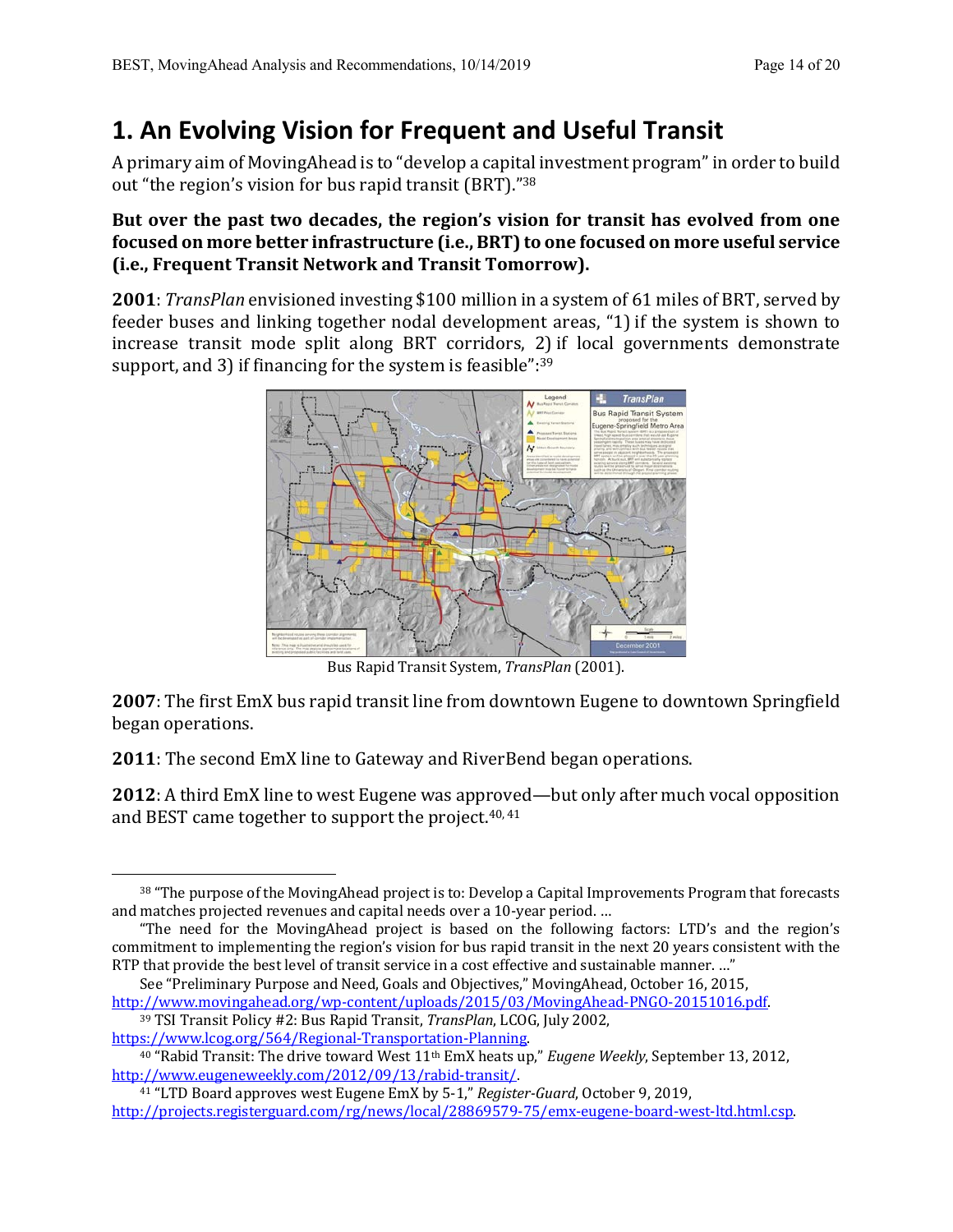The line has now been operating successfully for over two years.  $42, 43$ 

**2014**: LTD recognized the region did not necessarily need some arbitrary level of infrastructure, e.g., Bronze, Silver or Gold Standard BRT, $44$  but rather the most appropriate combination of infrastructure, vehicles and technologies to provide frequent transit service along major corridors: a Frequent Transit Network  $(FTN)$ :<sup>45</sup>



Proposed Frequent Transit Network, *Long-Range Transit Plan*, LTD (2014).

<sup>42</sup> "LTD delivers hustle to streets of bustle," *Register-Guard*, September 17, 2017, https://www.registerguard.com/rg/news/local/35958935-75/ltd-delivers-hustle-to-streets-ofbustle.html.csp.

https://www.registerguard.com/news/20180803/west-eugene-emx-off-to-brisk-start.

```
<sup>44</sup> The Bus Rapid Transit Standard, Institute for Transportation and Development Policy, June 21, 2016,
https://www.itdp.org/library/standards-and-guides/the-bus-rapid-transit-standard/.
```
<sup>45</sup> "What is the Frequent Transit Network?

"The community invests significant resources into the transit service provided by LTD. The purpose of the Frequent Transit Network (FTN) is to leverage that investment by tying it to the density and other elements of adjacent development.

"Characteristics of an FTN Corridor:

- Enables a well-connected network that provides regional circulation.
- Compatible with and supportive of adjacent urban design goals.
- Operates seven days a week in select corridors.
- Service hours are appropriate for the economic and social context of the area served.
- Coverage consists of at least 16-hours-a-day, and area riders trip origins or destinations are within 1/<sub>4</sub>-mile-straight line distance.
- Average frequency of 15 minutes or better.
- Transit service is reliable and runs on schedule.
- Transit stations are high quality with amenities, including bicycle and pedestrian connections to stations and end-of-trip facilities, such as bike parking and bike share.

#### "What is Bus Rapid Transit?

"Bus Rapid Transit (BRT) is the highest level of service available within the FTN.

"BRT is a permanent, integrated system that uses buses or specialized vehicles on roadways or dedicated lanes to efficiently transport passengers. BRT system elements (running ways, stations, vehicles, fare collection, intelligent transportation systems, and branding elements) can easily be customized to community needs, and result in more passengers and less congestion."

See *Long-Range Transit Plan*, LTD, March 2014,

http://www.movingahead.org/wp-content/uploads/2015/03/Long-Range-Transit-Plan-2014-03-Final.pdf.

<sup>&</sup>lt;sup>43</sup> "West Eugene EmX off to brisk start," *Register-Guard*, August 3, 2018,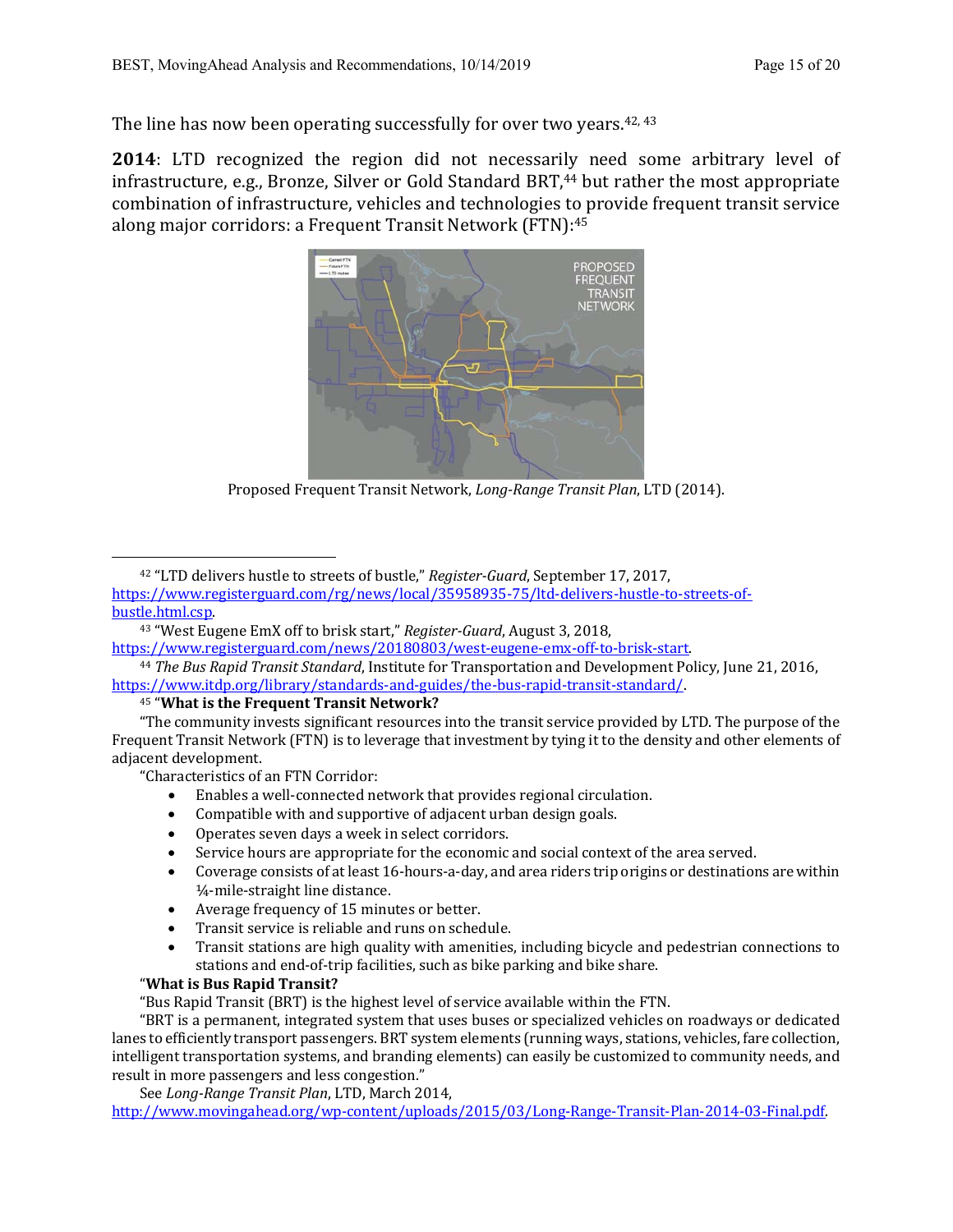**2017**: The Central Lane MPO adopted the 2040 Regional Transportation Plan (RTP), the most recent in a series of minor periodic updates to *TransPlan*. It calls for investing \$400 million (in 2016 dollars)—still subject to the same three conditions as in *TransPlan*—to construct five additional EmX and five additional Enhanced Corridor lines in the FTN. "The actual location and type of future FTN investments will be determined once detailed corridor planning is undertaken."46

But an analysis conducted in 2015 concluded that four corridors— $18<sup>th</sup>$  Avenue, Bob Straub Parkway, the Randy Papé Beltline Highway, and Valley River Center—would not be ready for any level of capital investment in BRT, at least over the next 10 years. $47$ 

**Today**: LTD is on the verge of substantially realizing the FTN, looking to adopt a Transit Tomorrow network and begin operating it as early as Fall 2020—using existing infrastructure. Consultant Jarrett Walker explains that Transit Tomorrow will provide more "useful" transit: 48, 49



Transit Tomorrow Draft Network, LTD (August 2019).

See also Transit Tomorrow, LTD, https://www.ltd.org/transit-tomorrow/.

<sup>&</sup>lt;sup>46</sup> 2040 Regional Transportation Plan (RTP), Central Lane MPO, May 2017, https://www.lcog.org/564/Regional-Transportation-Planning.

<sup>&</sup>lt;sup>47</sup> Level 1 Screening Evaluation, MovingAhead, October 2015, http://www.movingahead.org/project-library/.

 $48$  The Transit Tomorrow Draft Network would simplify the transit network, provide service every 15 minutes or better on most routes, provide more evening and weekend service, and for many but not all people provide access to more places within a reasonable travel time. See *Transit Tomorrow Draft Network Plan*, LTD, available in the board packet, August 21, 2019, https://www.ltd.org/file\_viewer.php?id=3825.

<sup>&</sup>lt;sup>49</sup> See also "Abundant access: Jarrett Walker on freedom through transit," TREC, September 9, 2014, https://trec.pdx.edu/news/abundant\_access\_jarrett\_walker\_on\_freedom\_through\_transit.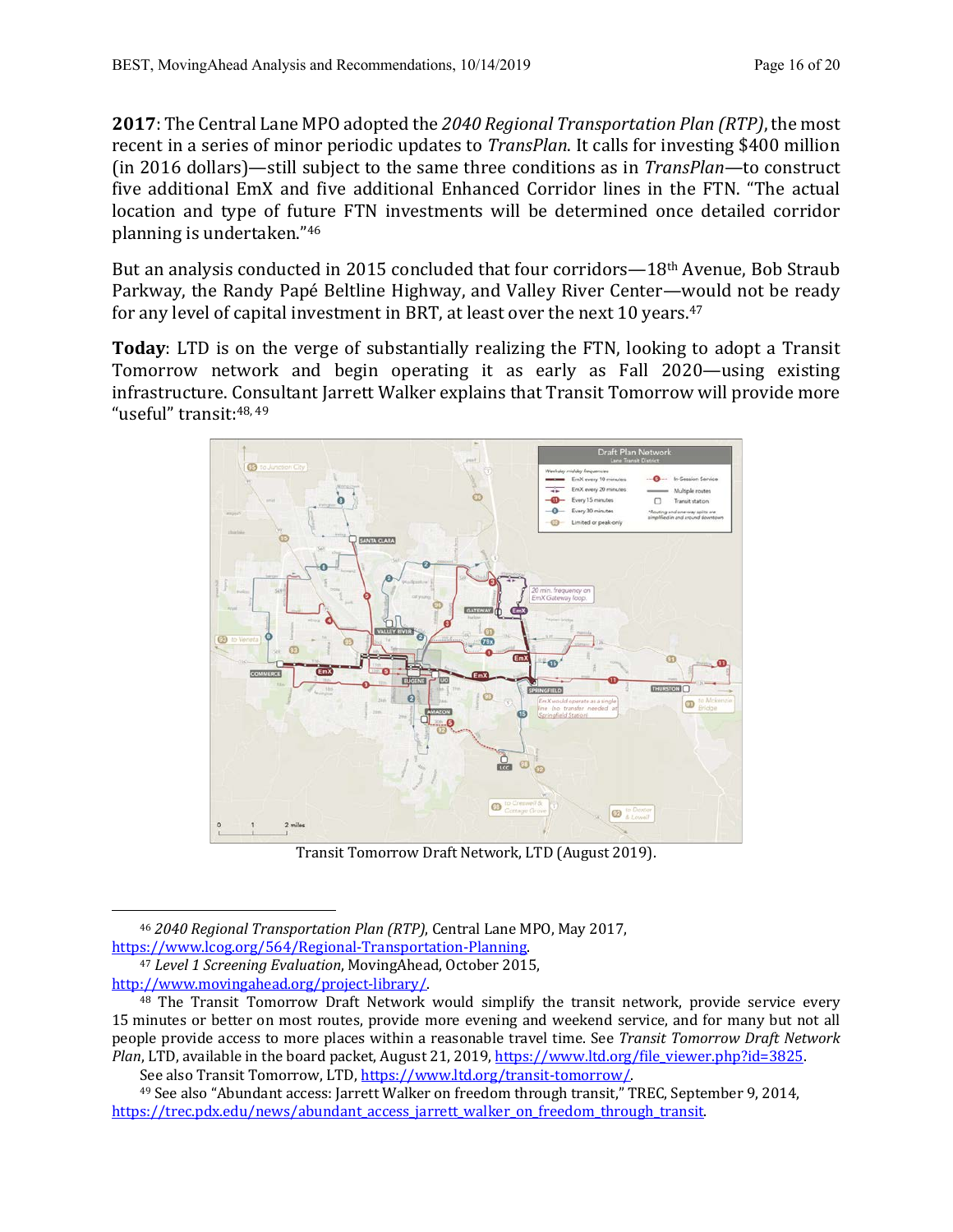# **2. A New Vision for Transportation Safety**

## The City of Eugene finds that the health and safety of residents are the utmost priority.

**2015**: The City of Eugene adopted the Vision Zero goal of no deaths or life-changing injuries on our streets, especially for the most vulnerable people walking, bicycling or using mobility devices.50

**2019**: The City Manager administratively adopted the *Vision Zero Action Plan*, which calls for "build[ing] capital safety infrastructure improvements along the Vision Zero High Crash Network each year": 51, 52



High Crash Network, *Vision Zero Action Plan*, City of Eugene (2019).

https://www.eugene-or.gov/DocumentCenter/View/27858/VisionZeroRes5143.

52 See also the lists of projects in the *Pedestrian and Bicycle Master Plan*, City of Eugene, March 2012, https://www.eugene-or.gov/DocumentCenter/View/5566/Eugene-PedestrianBicycle-Master-Plan---2012.

<sup>&</sup>lt;sup>50</sup> Resolution No. 5143, City of Eugene, November 18, 2015,

<sup>51</sup> Vision Zero Action Plan, City of Eugene, March 29, 2019, https://www.eugene-or.gov/4270/Vision-Zero.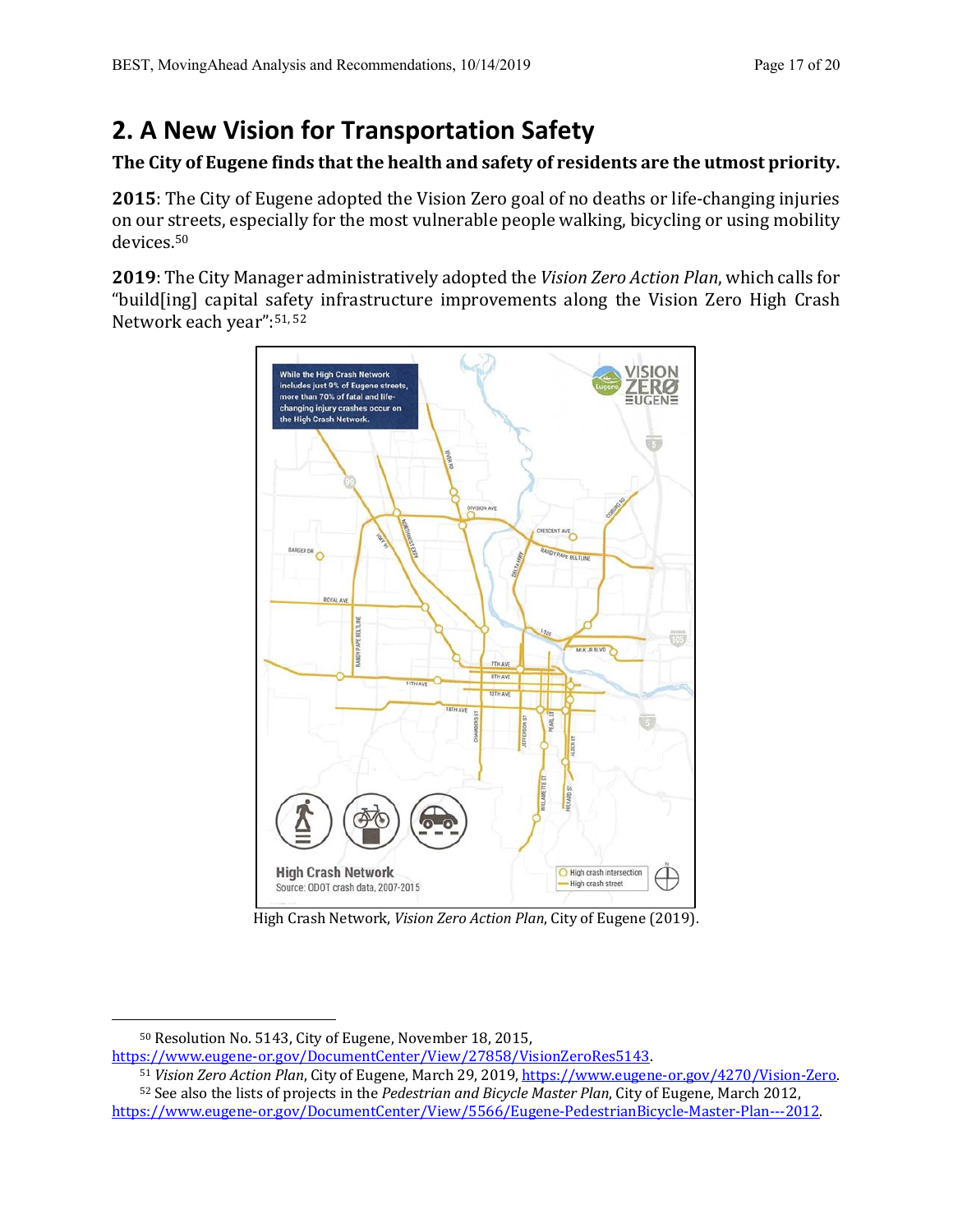Also in 2019, LTD's *Pedestrian Network Analysis* identified a dozen "areas where pedestrian infrastructure improvements are likely to most effectively address the needs of seniors, people with disabilities, the economically disadvantaged, and school children; make existing transit customers' walking trips safer, more direct, and comfortable; improve pedestrian safety and comfort through design and operations; attract new transit and walking trips; and leverage other public and private investments": $53$ 



Focus Areas, *Pedestrian Network Analysis*, LTD (2019).

# **3. A Fuzzy Vision for Compact Urban Development**

The City of Eugene envisions compact urban development along six Key Corridors: West 11<sup>th</sup> Avenue, Highway 99, River Road, Coburg Road, Franklin Boulevard and South Willamette Street. But today this vision is a work in progress, still awaiting more detailed planning and the adoption of needed land use changes to realize.

**2012**: The City Manager recommended basing Envision Eugene on seven pillars, including one to "promote compact urban development and efficient transportation options."<sup>54</sup>

<sup>53</sup> *Pedestrian Network Analysis*, LTD, January 2019,

https://www.ltd.org/transit-tomorrow-document-library/.

<sup>54 &</sup>quot;The Envision Eugene Pillars," City of Eugene, March 2012, https://www.eugene-or.gov/2979/The-Pillars.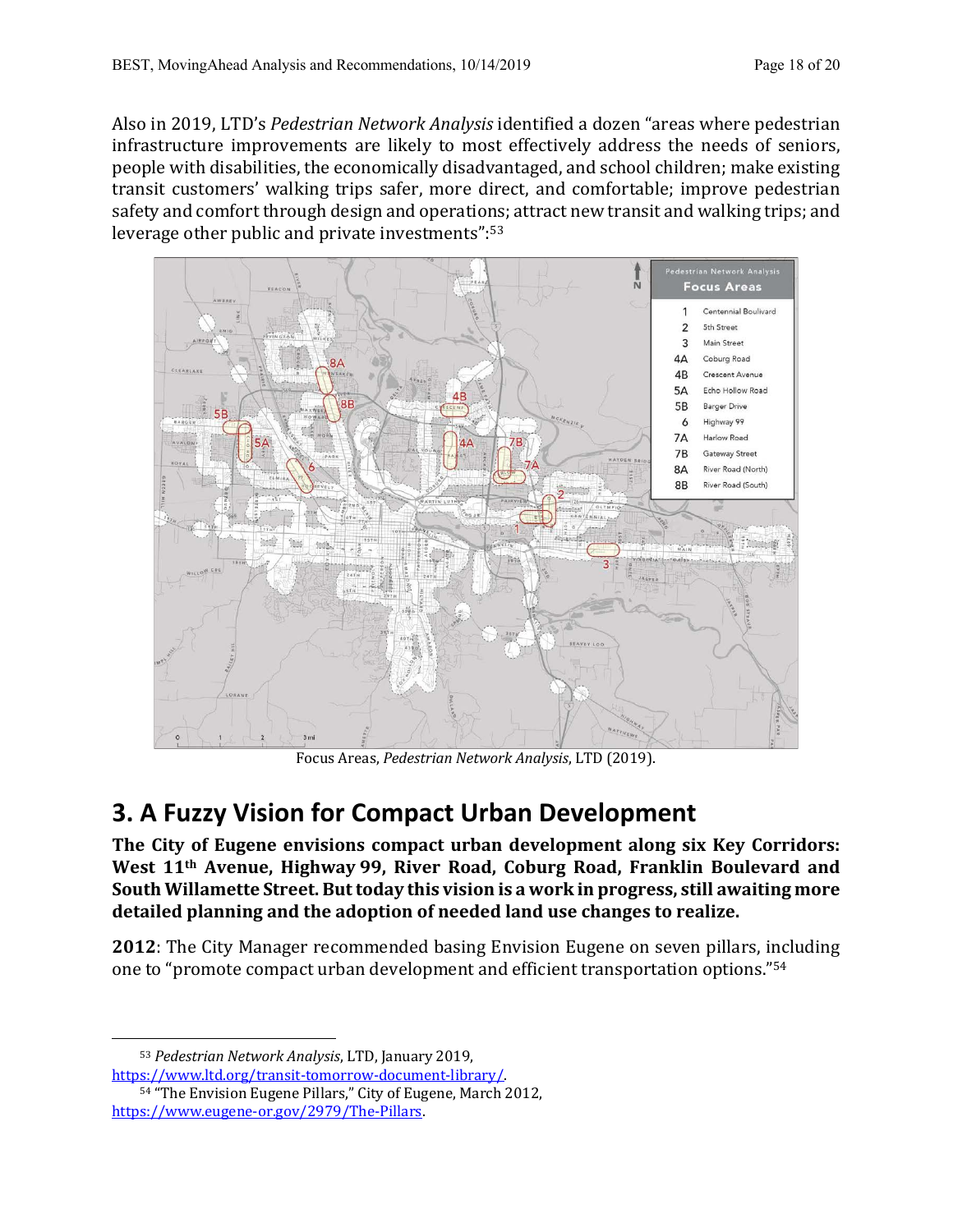In particular, the City Manager identified six Key Transit Corridors and recommended integrating "new development and redevelopment in the downtown, ... in core commercial areas, ... and on Key Transit Corridors:"<sup>55, 56</sup>



Envision Eugene Community Vision, including Key (Transit) Corridors, City of Eugene (2019).

Key (Transit) Corridors are defined as "streets that have, or are planned to have, frequent transit service (approximately every 15 minutes or less). This frequent transit service is often accompanied by nearby amenities such as parks, commercial attractions or employment centers, and higher density housing that enable shorter trips and less reliance on the automobile."<sup>57</sup>

**2017**: The City of Eugene adopted the 2035 *Transportation System Plan*. The plan includes four transit policies, including one most relevant to MovingAhead: $58$ 

*Collaborate with Lane Transit District to provide a network of high capacity, frequent, and reliable transit services, including consideration of Bus Rapid Transit, to the Key Corridors as identified in Envision Eugene, A Community* Vision for 2032 *(2012)* and to Frequent Transit Corridors as defined by Lane *Transit District's* Long-Range Transit Plan*.*

<sup>55 &</sup>quot;Housing Tools & Strategies Deliberative Framing," City of Eugene, November 9, 2018, https://www.eugene-or.gov/DocumentCenter/View/43573/Housing-Tools-and-Strategies-Working-Group-- -Options-for-Consideration---110918.

<sup>56</sup> See also "Key Transit Corridors" (map), City of Eugene, March 20, 2012, https://www.eugene-or.gov/DocumentCenter/View/5248/MAP-KeyTransitCorridors.

<sup>&</sup>lt;sup>57</sup> Envision Eugene, A Community Vision for 2032, City of Eugene, March 14, 2012, https://www.eugene-or.gov/1863/March-2012-Recommendation.

<sup>58</sup> The other three transit policies are:

<sup>1.</sup> Promote the use of public transit and the continued development of an integrated, reliable, regional public transportation system.